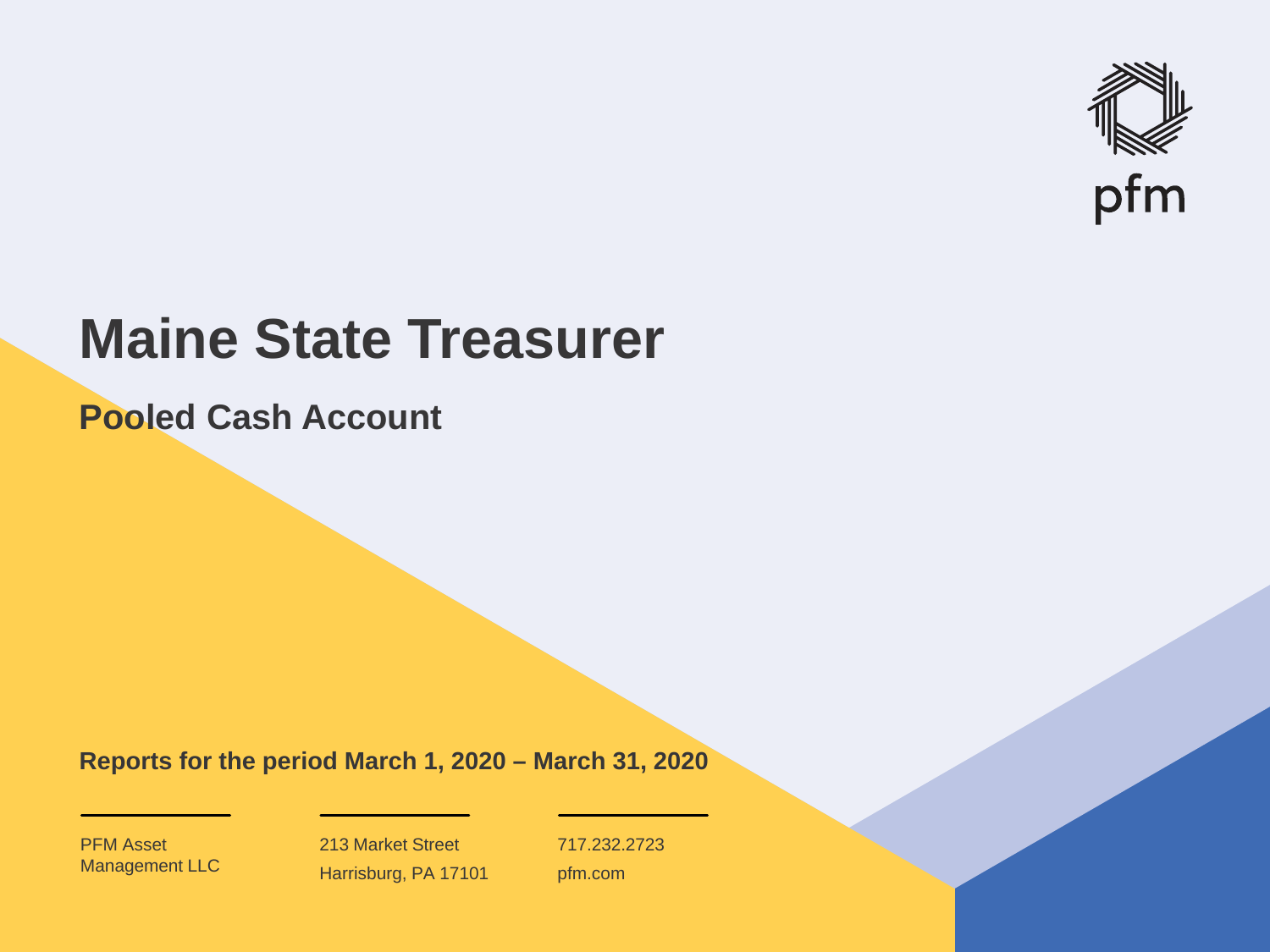## **Maine State Treasurer Activity and Performance Summary For the Month Ending March 31, 2020**

## **Amortized Cost Basis Activity Summary**<br> **Amortized Cost Basis Return**

| <b>Beginning Amortized Cost Value</b>   |                | 1,698,296,912.03   | <b>Interest Earned</b>                       |
|-----------------------------------------|----------------|--------------------|----------------------------------------------|
| Additions                               |                |                    |                                              |
| Contributions                           | 0.00           |                    | <b>Current Holdings</b>                      |
| <b>Interest Received</b>                | 2,008,348.51   |                    | Cash and Equivalents<br>254,490.01           |
| <b>Accrued Interest Sold</b>            | 0.00           |                    | 0.00<br>Repurchase Agreement                 |
| Gain on Sales                           | 146,162.70     |                    | 516,236.12<br><b>Certificates of Deposit</b> |
| <b>Total Additions</b>                  |                | 2,154,511.21       | 0.00<br><b>Commercial Paper</b>              |
| <b>Deductions</b>                       |                |                    | U.S. Treasuries<br>823,721.94                |
| Withdrawals                             | 170,113,036.01 |                    | Federal Agency<br>712,135.42                 |
| Accrued Interest Purchased              | 0.00           |                    | 51,674.37<br>Corporate                       |
| Loss on Sales                           | 0.00           |                    |                                              |
|                                         |                |                    | <b>Sales and Maturities</b>                  |
| <b>Total Deductions</b>                 |                | (170, 113, 036.01) | 0.00<br>Repurchase Agreement                 |
| Accretion (Amortization) for the Period |                | (132, 114.30)      | 0.00<br><b>Commercial Paper</b>              |
| <b>Ending Amortized Cost Value</b>      |                | 1,530,206,272.93   | <b>Certificates of Deposit</b><br>0.00       |
| <b>Ending Fair Value</b>                |                | 1,551,685,568.61   | U.S. Treasuries<br>13,942.31                 |
| Unrealized Gain (Loss)                  |                | 21,479,295.68      | Federal Agency<br>57,395.83                  |
|                                         |                |                    |                                              |

|                                         | $19.1$ and $9.9$ and $19.0$ and $19.0$ and $19.0$ and $19.0$ and $19.0$ |                    |                                |                        |                                    |                            |                     |  |  |  |
|-----------------------------------------|-------------------------------------------------------------------------|--------------------|--------------------------------|------------------------|------------------------------------|----------------------------|---------------------|--|--|--|
| <b>Beginning Amortized Cost Value</b>   |                                                                         | 1,698,296,912.03   |                                | <b>Interest Earned</b> | <b>Accretion</b><br>(Amortization) | <b>Realized Gain(Loss)</b> | <b>Total Income</b> |  |  |  |
| Additions                               |                                                                         |                    |                                |                        |                                    |                            |                     |  |  |  |
| Contributions                           | 0.00                                                                    |                    | <b>Current Holdings</b>        |                        |                                    |                            |                     |  |  |  |
| <b>Interest Received</b>                | 2,008,348.51                                                            |                    | Cash and Equivalents           | 254,490.01             | 0.00                               | 0.00                       | 254,490.01          |  |  |  |
| <b>Accrued Interest Sold</b>            | 0.00                                                                    |                    | Repurchase Agreement           | 0.00                   | 0.00                               | 0.00                       | 0.00                |  |  |  |
| Gain on Sales                           | 146,162.70                                                              |                    | <b>Certificates of Deposit</b> | 516,236.12             | 0.00                               | 0.00                       | 516,236.12          |  |  |  |
| <b>Total Additions</b>                  |                                                                         | 2,154,511.21       | <b>Commercial Paper</b>        | 0.00                   | 0.00                               | 0.00                       | 0.00                |  |  |  |
| Deductions                              |                                                                         |                    | U.S. Treasuries                | 823,721.94             | (126,076.20)                       | 0.00                       | 697,645.74          |  |  |  |
| Withdrawals                             | 170,113,036.01                                                          |                    | Federal Agency                 | 712,135.42             | (22, 434.39)                       | 0.00                       | 689,701.03          |  |  |  |
| <b>Accrued Interest Purchased</b>       | 0.00                                                                    |                    | Corporate                      | 51,674.37              | (862.41)                           | 0.00                       | 50,811.96           |  |  |  |
| Loss on Sales                           | 0.00                                                                    |                    |                                |                        |                                    |                            |                     |  |  |  |
|                                         |                                                                         |                    | <b>Sales and Maturities</b>    |                        |                                    |                            |                     |  |  |  |
| <b>Total Deductions</b>                 |                                                                         | (170, 113, 036.01) | Repurchase Agreement           | 0.00                   | 0.00                               | 0.00                       | 0.00                |  |  |  |
| Accretion (Amortization) for the Period |                                                                         | (132, 114.30)      | <b>Commercial Paper</b>        | 0.00                   | 0.00                               | 0.00                       | 0.00                |  |  |  |
| <b>Ending Amortized Cost Value</b>      |                                                                         | 1,530,206,272.93   | <b>Certificates of Deposit</b> | 0.00                   | 0.00                               | 0.00                       | 0.00                |  |  |  |
| Ending Fair Value                       |                                                                         | 1,551,685,568.61   | U.S. Treasuries                | 13,942.31              | 5,224.80                           | 146,162.70                 | 165,329.81          |  |  |  |
| Unrealized Gain (Loss)                  |                                                                         | 21,479,295.68      | Federal Agency                 | 57,395.83              | 12,033.90                          | 0.00                       | 69,429.73           |  |  |  |
|                                         |                                                                         |                    | Corporate                      | 0.00                   | 0.00                               | 0.00                       | 0.00                |  |  |  |
|                                         |                                                                         |                    | <b>Total</b>                   | 2,429,596.00           | (132, 114.30)                      | 146,162.70                 | 2,443,644.40        |  |  |  |

## **Annualized Comparative Rates of Return Summary of Amortized Cost Basis Return for the Period**

|                | <b>Twelve</b>         | <b>Six</b>            |               |                                             | <b>Total Portfolio</b> | <b>Excluding Cash</b><br><b>Equivalents</b> |
|----------------|-----------------------|-----------------------|---------------|---------------------------------------------|------------------------|---------------------------------------------|
|                | <b>Month Trailing</b> | <b>Month Trailing</b> | For the Month | Interest Earned                             | 2,429,596.00           | 2,175,105.99                                |
| Fed Funds      | 2.01%                 | 1.63%                 | 0.80%         | Accretion (Amortization)                    | (132, 114.30)          | (132, 114.30)                               |
| Overnight Repo | 2.00%                 | 1.53%                 | 0.77%         | Realized Gain (Loss) on Sales               | 146,162.70             | 146,162.70                                  |
| 3 Month T-Bill | 1.77%                 | 1.36%                 | 0.30%         | Total Income on Portfolio                   | 2,443,644.40           | 2,189,154.39                                |
| 6 Month T-Bill | 1.76%                 | 1.36%                 | 0.31%         | Average Daily Historical Cost               | 1,625,651,341.66       | 1,272,135,212.63                            |
| 1 Year T-Note  | 1.77%                 | 1.44%                 | 0.54%         | <b>Annualized Return</b>                    | 1.77%                  | 2.03%                                       |
| 2 Year T-Note  | 1.63%                 | 1.35%                 | 0.47%         | Annualized Return Fiscal Year to Date       | 2.07%                  | 2.16%                                       |
| 5 Year T-Note  | 1.63%                 | 1.39%                 | 0.61%         | <b>Investment Advisory Fees</b>             | 14,583.34              | n/a                                         |
|                |                       |                       |               | Annualized Return (net of fees)             | 1.76%                  | n/a                                         |
|                |                       |                       |               | Weighted Average Effective Duration in Days | 449                    | 555                                         |

|                | <b>Twelve</b>         | Six                   |                      |
|----------------|-----------------------|-----------------------|----------------------|
|                | <b>Month Trailing</b> | <b>Month Trailing</b> | <b>For the Month</b> |
| Fed Funds      | 2.01%                 | 1.63%                 | 0.80%                |
| Overnight Repo | 2.00%                 | 1.53%                 | 0.77%                |
| 3 Month T-Bill | 1.77%                 | 1.36%                 | 0.30%                |
| 6 Month T-Bill | 1.76%                 | 1.36%                 | 0.31%                |
| 1 Year T-Note  | 1.77%                 | 1.44%                 | 0.54%                |
| 2 Year T-Note  | 1.63%                 | 1.35%                 | 0.47%                |
| 5 Year T-Note  | 1.63%                 | 1.39%                 | 0.61%                |
|                |                       |                       |                      |
|                |                       |                       |                      |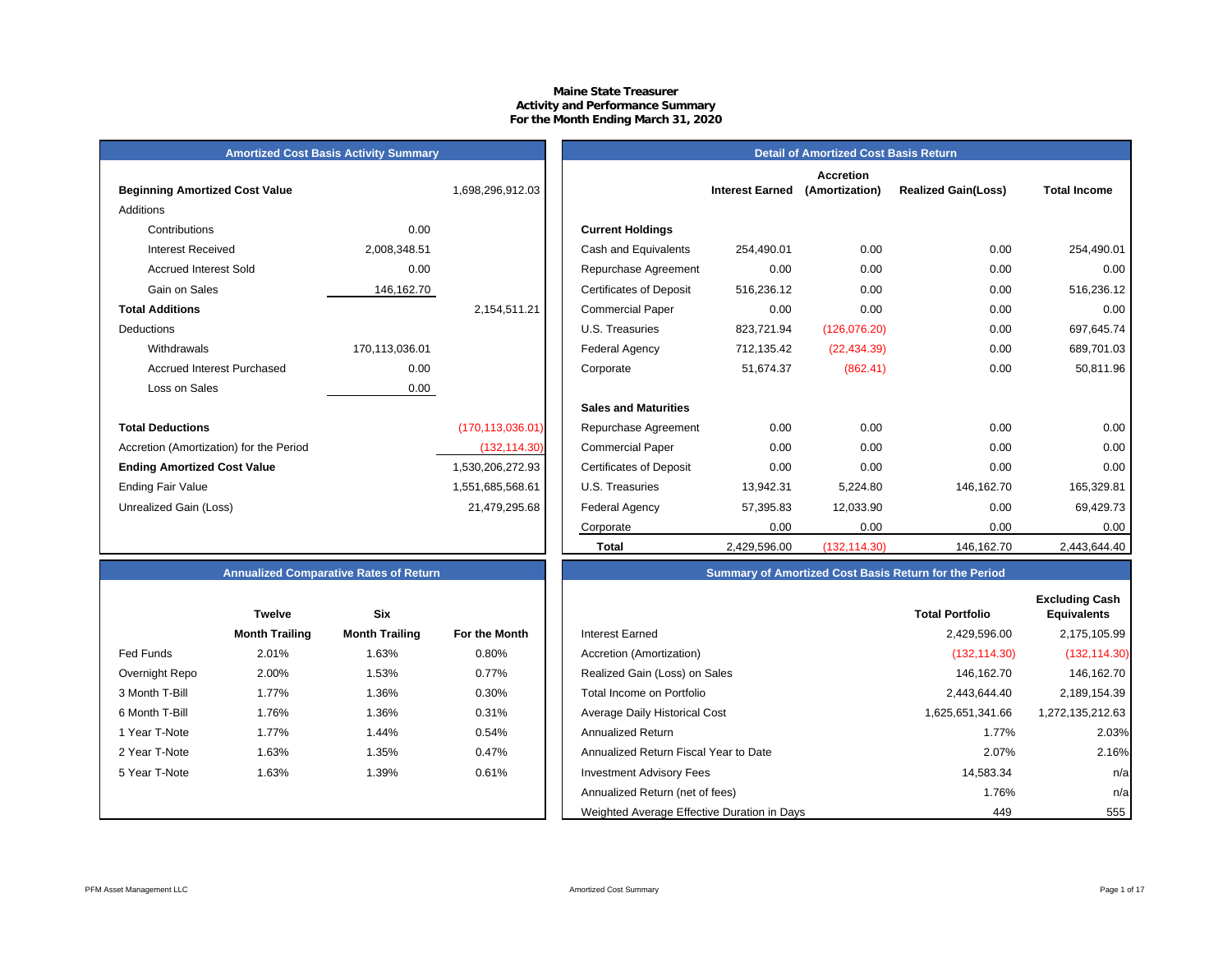## **Maine State Treasurer Activity and Performance Summary For the Month Ending March 31, 2020**

## **Detail of Fair Value Basis Return**

| <b>Beginning Fair Value</b>         |                | 1,711,781,989.94   |                                |
|-------------------------------------|----------------|--------------------|--------------------------------|
| Additions                           |                |                    |                                |
| Contributions                       | 0.00           |                    | <b>Current Holdings</b>        |
| Interest Received                   | 2,008,348.51   |                    | Cash and Equivalents           |
| <b>Accrued Interest Sold</b>        | 0.00           |                    | Repurchase Agreeme             |
| <b>Total Additions</b>              |                | 2,008,348.51       | <b>Certificates of Deposit</b> |
|                                     |                |                    | <b>Commercial Paper</b>        |
| <b>Deductions</b>                   |                |                    | U.S. Treasuries                |
| Withdrawals                         | 170,113,036.01 |                    | <b>Federal Agency</b>          |
| <b>Accrued Interest Purchased</b>   | 0.00           |                    | Corporate                      |
|                                     |                |                    |                                |
| <b>Total Deductions</b>             |                | (170, 113, 036.01) | <b>Sales and Maturities</b>    |
|                                     |                |                    | Repurchase Agreeme             |
| Change in Fair Value for the Period |                | 8,008,266.17       | <b>Commercial Paper</b>        |
| <b>Ending Fair Value</b>            |                | 1,551,685,568.61   | <b>Certificates of Deposit</b> |

**Fair Value Basis Activity Summary**

| Beginning Fair Value                |                | 1,711,781,989.94   |                                | <b>Interest Earned</b> | <b>Change in Fair Value</b> | <b>Total Income</b> |  |
|-------------------------------------|----------------|--------------------|--------------------------------|------------------------|-----------------------------|---------------------|--|
| Additions                           |                |                    |                                |                        |                             |                     |  |
| Contributions                       | 0.00           |                    | <b>Current Holdings</b>        |                        |                             |                     |  |
| <b>Interest Received</b>            | 2,008,348.51   |                    | Cash and Equivalents           | 254,490.01             | 0.00                        | 254,490.01          |  |
| <b>Accrued Interest Sold</b>        | 0.00           |                    | Repurchase Agreement           | 0.00                   | 0.00                        | 0.00                |  |
| <b>Total Additions</b>              |                | 2,008,348.51       | <b>Certificates of Deposit</b> | 516,236.12             | 0.00                        | 516,236.12          |  |
|                                     |                |                    | <b>Commercial Paper</b>        | 0.00                   | 0.00                        | 0.00                |  |
| Deductions                          |                |                    | U.S. Treasuries                | 823,721.94             | 5,854,221.80                | 6,677,943.74        |  |
| Withdrawals                         | 170,113,036.01 |                    | Federal Agency                 | 712,135.42             | 2,043,623.00                | 2,755,758.42        |  |
| <b>Accrued Interest Purchased</b>   | 0.00           |                    | Corporate                      | 51,674.37              | 65,711.87                   | 117,386.24          |  |
| <b>Total Deductions</b>             |                | (170, 113, 036.01) | <b>Sales and Maturities</b>    |                        |                             |                     |  |
|                                     |                |                    | Repurchase Agreements          | 0.00                   | 0.00                        | 0.00                |  |
| Change in Fair Value for the Period |                | 8,008,266.17       | <b>Commercial Paper</b>        | 0.00                   | 0.00                        | 0.00                |  |
| <b>Ending Fair Value</b>            |                | 1,551,685,568.61   | <b>Certificates of Deposit</b> | 0.00                   | 0.00                        | 0.00                |  |
|                                     |                |                    | U.S. Treasuries                | 13,942.31              | 62,499.50                   | 76,441.81           |  |
|                                     |                |                    | Federal Agency                 | 57,395.83              | (17,790.00)                 | 39,605.83           |  |
|                                     |                |                    | Corporate                      | 0.00                   | 0.00                        | 0.00                |  |
|                                     |                |                    | <b>Total</b>                   | 2,429,596.00           | 8,008,266.17                | 10,437,862.17       |  |

## **Annualized Comparative Rates of Return**

|                | Twelve                | <b>Six</b>            |               |
|----------------|-----------------------|-----------------------|---------------|
|                | <b>Month Trailing</b> | <b>Month Trailing</b> | For the Month |
| Fed Funds      | 2.01%                 | 1.63%                 | 0.80%         |
| Overnight Repo | 2.00%                 | 1.53%                 | 0.77%         |
| 3 Month T-Bill | 2.25%                 | 2.09%                 | 3.49%         |
| 6 Month T-Bill | 2.85%                 | 2.98%                 | 6.32%         |
| 1 Year T-Note  | 3.85%                 | 4.68%                 | 12.29%        |
| 2 Year T-Note  | 5.38%                 | 6.65%                 | 16.73%        |
| 5 Year T-Note  | 10.88%                | 13.23%                | 35.64%        |
|                |                       |                       |               |
|                |                       |                       |               |

|                | <b>Twelve</b>         | <b>Six</b>            |               |                                             | <b>Total Portfolio</b> | <b>Excluding Cash</b><br><b>Equivalents</b> |
|----------------|-----------------------|-----------------------|---------------|---------------------------------------------|------------------------|---------------------------------------------|
|                | <b>Month Trailing</b> | <b>Month Trailing</b> | For the Month | Interest Earned                             | 2,429,596.00           | 2,175,105.99                                |
| Fed Funds      | 2.01%                 | 1.63%                 | 0.80%         | Change in Fair Value                        | 8,008,266.17           | 8,008,266.17                                |
| Overnight Repo | 2.00%                 | 1.53%                 | 0.77%         | Total Income on Portfolio                   | 10,437,862.17          | 10,183,372.16                               |
| 3 Month T-Bill | 2.25%                 | 2.09%                 | 3.49%         | Average Daily Historical Cost               | 66.341.61.625 A        | 272,135,212.63                              |
| 6 Month T-Bill | 2.85%                 | 2.98%                 | 6.32%         | Annualized Return                           | 7.56%                  | 9.42%                                       |
| 1 Year T-Note  | 3.85%                 | 4.68%                 | 12.29%        | Annualized Return Fiscal Year to Date       | 3.52%                  | 4.09%                                       |
| 2 Year T-Note  | 5.38%                 | 6.65%                 | 16.73%        | Weighted Average Effective Duration in Days | 449                    | 555                                         |
| 5 Year T-Note  | 10.88%                | 13.23%                | 35.64%        |                                             |                        |                                             |
|                |                       |                       |               |                                             |                        |                                             |

**Summary of Fair Value Basis Return for the Period**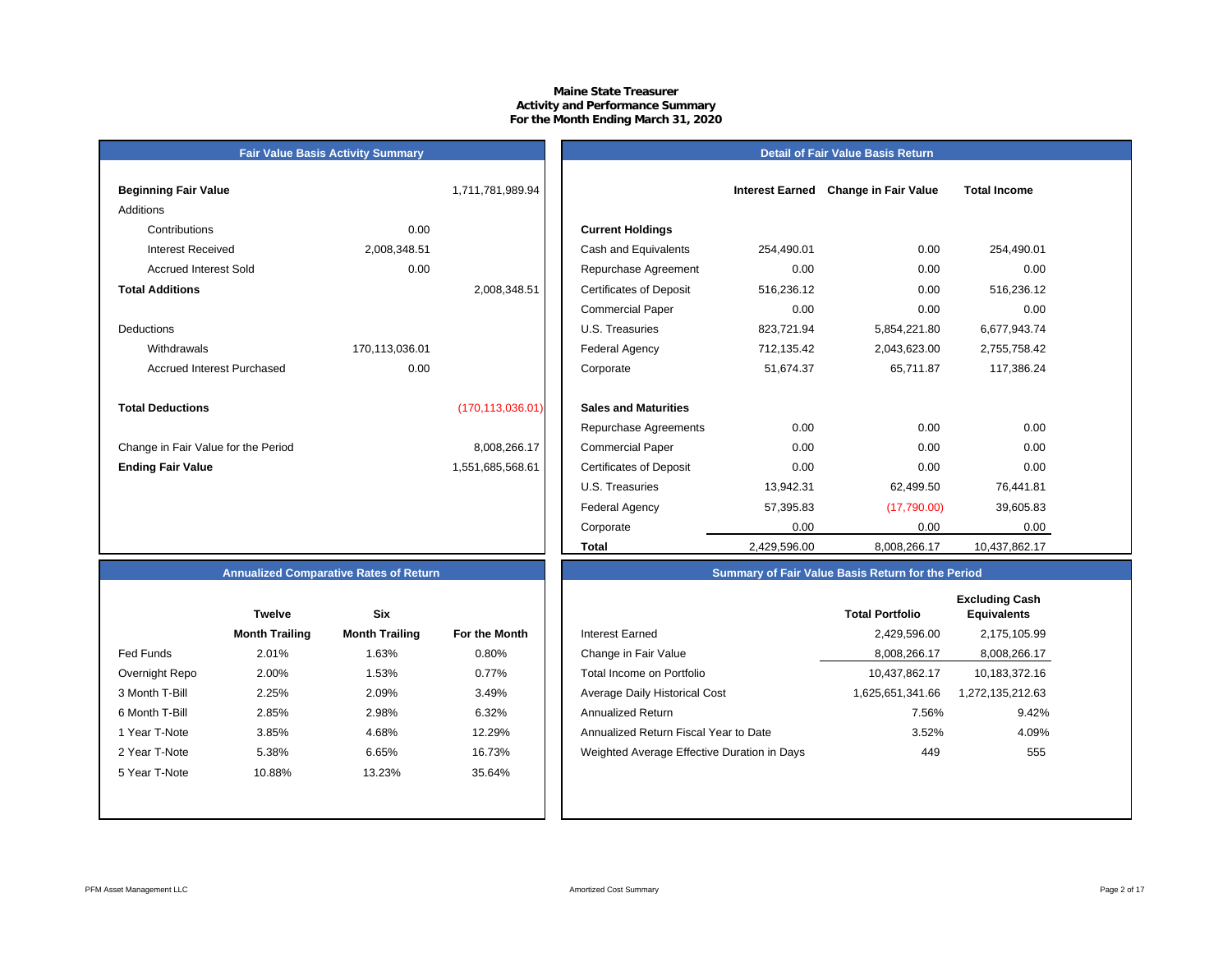## **Maine State Treasurer Investments - By Security Type As of March 31, 2020**

|                                |                  |                          |                  |                     |                           | Weighted<br>Average             | Weighted<br>Average<br><b>Effective</b> |                     | Weighted         |
|--------------------------------|------------------|--------------------------|------------------|---------------------|---------------------------|---------------------------------|-----------------------------------------|---------------------|------------------|
| <b>Security Type</b>           | Original<br>Cost | <b>Amortized</b><br>Cost | Fair<br>Value    | Accrued<br>Interest | Unrealized<br>Gain (Loss) | <b>Final Maturity</b><br>(Days) | <b>Duration</b><br>(Years)              | Asset<br>Allocation | Average<br>Yield |
| Cash and Cash Equivalents      | 296,000,000.00   | 296,000,000.00           | 296,000,000.00   | 254.486.97          | 0.00                      |                                 | 0.00                                    | 19.1%               | 0.33%            |
| Repurchase Agreements          | 0.00             | 0.00                     | 0.00             | 0.00                | 0.00                      |                                 |                                         | 0.0%                |                  |
| <b>Commercial Paper</b>        | 0.00             | 0.00                     | 0.00             | 0.00                | 0.00                      |                                 |                                         | 0.0%                |                  |
| <b>Certificates of Deposit</b> | 275.000.000.00   | 275,000,000.00           | 275,000,000.00   | 4,176,500.00        | 0.00                      | 327                             | 0.88                                    | 17.7%               | 2.18%            |
| U.S. Treasuries                | 504,363,750.02   | 503,751,224.28           | 517,575,628.30   | 2,382,836.29        | 13,824,404.02             | 767                             | 2.06                                    | 33.4%               | 1.63%            |
| U.S. Instrumentality           | 428,553,275.00   | 428,556,140.84           | 435,636,016.00   | 2,464,725.70        | 7,079,875.16              | 711                             | 1.28                                    | 28.1%               | 1.98%            |
| Corporate                      | 26,837,592.85    | 26,898,907.81            | 27,473,924.31    | 66,229.42           | 575,016.50                | 693                             | 1.62                                    | 1.8%                | 2.28%            |
| Total                          | 1,530,754,617.87 | 1,530,206,272.93         | 1,551,685,568.61 | 9,344,778.38        | 21,479,295.68             | 526                             | 1.23                                    | 100.0%              | 1.59%            |

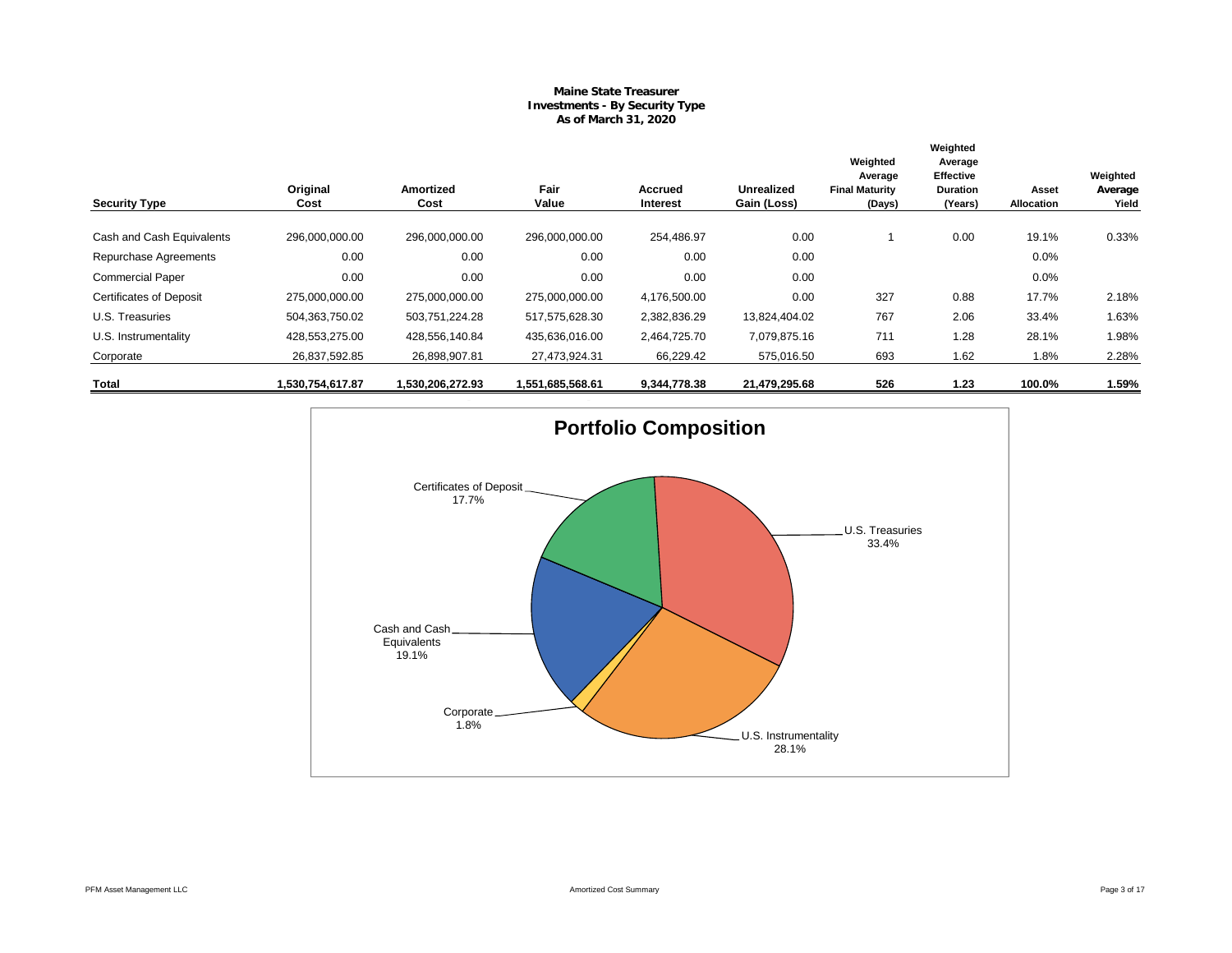### **Maine State Treasurer Investments - By Maturity As of March 31, 2020**

| <b>Original Cost</b><br><b>February 29, 2020</b> | Percentage | <b>Original Cost</b><br>March 31, 2020 | <b>Maturity Distribution</b> |
|--------------------------------------------------|------------|----------------------------------------|------------------------------|
|                                                  |            |                                        |                              |
| 424,000,000.00                                   | 19.3%      | 296,000,000.00                         | Overnight                    |
| 79,793,900.00                                    | 4.9%       | 75,018,750.00                          | Under 90 Days                |
|                                                  | 1.3%       | 19,931,200.00                          | 90 to 180 Days               |
| 170, 117, 281. 25                                | 9.2%       | 140,288,425.00                         | 180 Days to 1 Year           |
| 286,200,684.38                                   | 22.4%      | 343,286,364.73                         | 1 to 2 Years                 |
| 738,334,308.49                                   | 42.9%      | 656,229,878.14                         | 2 to 3 Years                 |
|                                                  | 0.0%       | $\overline{\phantom{a}}$               | Over 3 Years                 |
| \$<br>1,698,446,174.12                           | 100.0%     | 1,530,754,617.87                       | Totals \$                    |

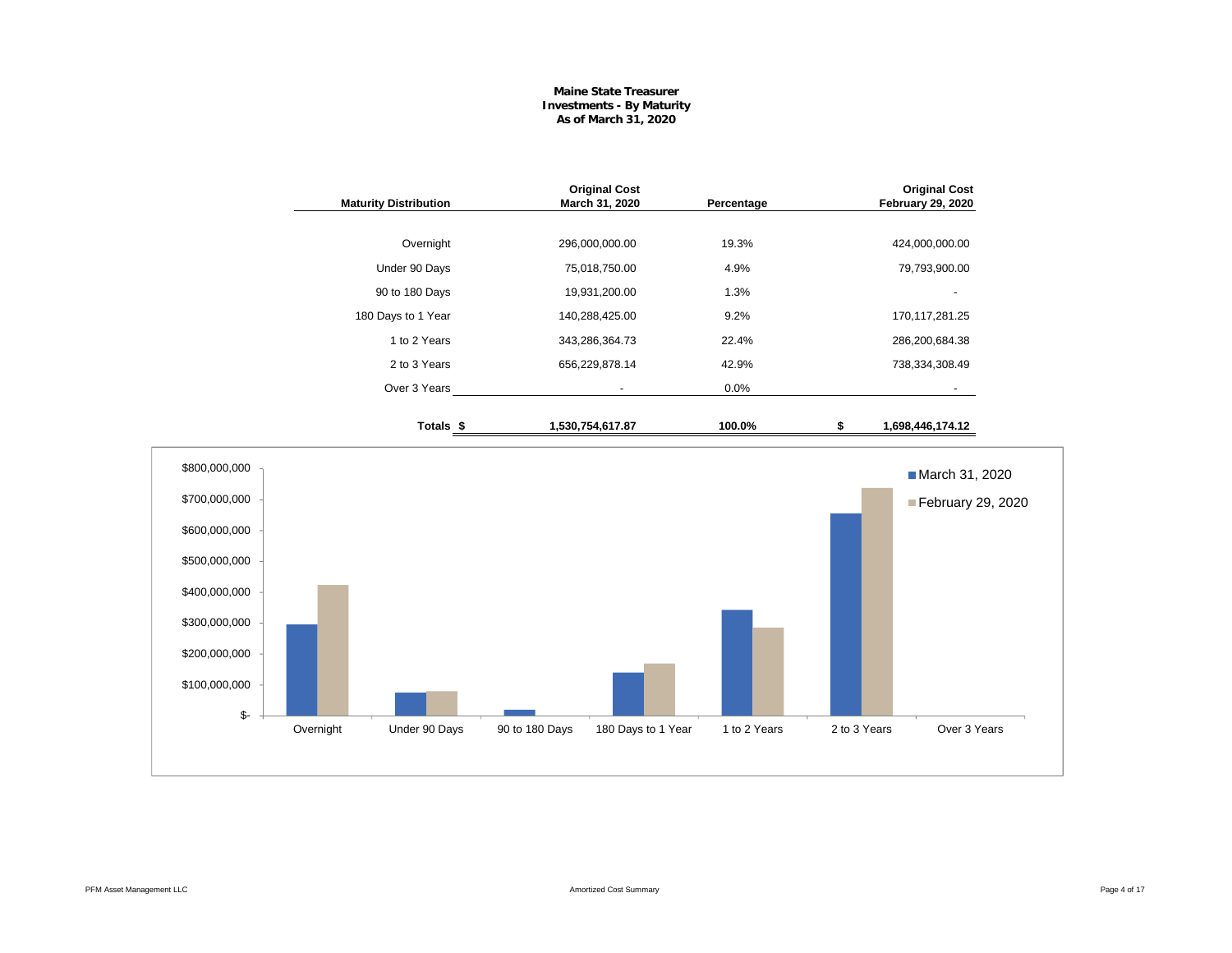| <b>DESCRIPTION</b>                 | PURCHASE COUPON DATE / CALL<br><b>DATE</b> | <b>RATE</b> | <b>MATURITY</b><br><b>DATE</b> |                | <b>ORIGINAL</b><br><b>COST/ACCRUED</b><br>PAR VALUE INTEREST PURCHASE | AMORTIZED COST/<br>(AMORTIZATION) | ACCRETION FAIR VALUE/CHANGE UNREALIZED GAIN<br>IN FAIR VALUE | (LOSS) | AI PURCHASED | <b>INTEREST</b><br><b>RECEIVED</b> | <b>INTEREST</b><br>EARNED | <b>TOTAL</b><br><b>ACCRUED</b> | INTEREST ALLOCATION | YIELD |
|------------------------------------|--------------------------------------------|-------------|--------------------------------|----------------|-----------------------------------------------------------------------|-----------------------------------|--------------------------------------------------------------|--------|--------------|------------------------------------|---------------------------|--------------------------------|---------------------|-------|
| <b>CASH AND EQUIVALENTS</b>        |                                            |             |                                |                |                                                                       |                                   |                                                              |        |              |                                    |                           |                                |                     |       |
| <b>BAR HARBOR BANK &amp; TRUST</b> | 03/31/20                                   | 0.300 V     |                                | 29,000,000.00  | 29,000,000.00<br>0.00                                                 | 29,000,000.00<br>0.00             | 29,000,000.00<br>0.00                                        | 0.00   | 0.00         | 52,300.64                          | 12,154.01                 | 12,154.01                      | 1.87%               | 0.300 |
| <b>CITIZENS BANK</b>               | 03/31/20                                   | 0.360 V     |                                | 50,000,000.00  | 50,000,000.00<br>0.00                                                 | 50,000,000.00<br>0.00             | 50,000,000.00<br>0.00                                        | 0.00   | 0.00         | 131,538.10                         | 64,705.21                 | 64,705.21                      | 3.22%               | 0.360 |
| <b>BANGOR SAVINGS BANK NOW</b>     | 03/31/20                                   | 0.350 V     |                                | 40,000,000.00  | 40,000,000.00<br>0.00                                                 | 40,000,000.00<br>0.00             | 40,000,000.00<br>0.00                                        | 0.00   | 0.00         | 45,983.61                          | 26,031.42                 | 26,031.42                      | 2.58%               | 0.350 |
| <b>TD BANK</b>                     | 03/31/20                                   | 0.300 V     |                                | 10,000,000.00  | 10,000,000.00<br>0.00                                                 | 10,000,000.00<br>0.00             | 10,000,000.00<br>0.00                                        | 0.00   | 0.00         | 12,665.88                          | 53,037.10                 | 53,037.10                      | 0.64%               | 0.300 |
| ANDROSCOGGIN BANK                  | 03/31/20                                   | 0.400V      |                                | 25,000,000.00  | 25,000,000.00<br>0.00                                                 | 25,000,000.00<br>0.00             | 25,000,000.00<br>0.00                                        | 0.00   | 0.00         | 31,208.64                          | 21,194.64                 | 21,194.64                      | 1.61%               | 0.400 |
| <b>BATH SAVINGS</b>                | 03/31/20                                   | 0.410V      |                                | 14,000,000.00  | 14,000,000.00<br>0.00                                                 | 14,000,000.00<br>0.00             | 14,000,000.00<br>0.00                                        | 0.00   | 0.00         | 17,722.32                          | 11,170.37                 | 11,170.37                      | 0.90%               | 0.410 |
| <b>BIDDEFORD SAVINGS BANK</b>      | 03/31/20                                   | 1.620 V     |                                | 0.00           | 0.00<br>0.00                                                          | 0.00<br>0.00                      | 0.00<br>0.00                                                 | 0.00   | 0.00         | 215,593.03                         | 0.00                      | 0.00                           | 0.00%               | 1.620 |
| CAMDEN NATIONAL BANK               | 03/31/20                                   | 0.250V      |                                | 0.00           | 0.00<br>0.00                                                          | 0.00<br>0.00                      | 0.00<br>0.00                                                 | 0.00   | 0.00         | 75,608.66                          | 8,481.23                  | 8,481.23                       | 0.00%               | 0.250 |
| <b>MACHIAS SAVINGS BANK</b>        | 03/31/20                                   | 1.650 V     |                                | 0.00           | 0.00<br>0.00                                                          | 0.00<br>0.00                      | 0.00<br>0.00                                                 | 0.00   | 0.00         | 0.00                               | 1,675.99                  | 1,675.99                       | 0.00%               | 1.650 |
| FIDELITY GOVERNMENT PORTFOLIO      | 03/31/20                                   | 0.310 V     |                                | 103,000,000.00 | 103,000,000.00<br>0.00                                                | 103,000,000.00<br>0.00            | 103,000,000.00<br>0.00                                       | 0.00   | 0.00         | 3,681.97                           | 43,613.41                 | 43,613.41                      | 6.64%               | 0.310 |
| <b>FIRST NATIONAL</b>              | 03/31/20                                   | 0.300 V     |                                | 25,000,000.00  | 25,000,000.00<br>0.00                                                 | 25,000,000.00<br>0.00             | 25,000,000.00<br>0.00                                        | 0.00   | 0.00         | 32,236.75                          | 12,423.59                 | 12,423.59                      | 1.61%               | 0.300 |
| MISCELLAENOUS INCOME               | 03/31/20                                   | 0.000V      |                                | 0.00           | 0.00<br>0.00                                                          | 0.00<br>0.00                      | 0.00<br>0.00                                                 | 0.00   | 0.00         | 3.04                               | 3.04                      | 0.00                           | 0.00%               | 0.000 |
| <b>TOTAL</b>                       |                                            |             |                                | 296,000,000.00 | 296,000,000.00<br>0.00                                                | 296,000,000.00<br>0.00            | 296,000,000.00<br>0.00                                       | 0.00   | 0.00         | 618,542.64                         | 254,490.01                | 254,486.97                     | 19.08%              | 0.334 |
| <b>CERTIFICATES OF DEPOSIT</b>     |                                            |             |                                |                |                                                                       |                                   |                                                              |        |              |                                    |                           |                                |                     |       |
| CAMDEN NATIONAL BANK CERT DEPOS    | 04/08/19                                   | 2.600       | 04/08/20                       | 50,000,000.00  | 50,000,000.00<br>0.00                                                 | 50,000,000.00<br>0.00             | 50,000,000.00<br>0.00                                        | 0.00   | 0.00         | 0.00                               |                           | 111,944.45  1,296,388.89       | 3.22%               | 2.626 |
| BANGOR SAVINGS BANK CERT DEPOS     | 04/08/19                                   | 2.650       | 10/08/20                       | 5,000,000.00   | 5,000,000.00<br>0.00                                                  | 5,000,000.00<br>0.00              | 5,000,000.00<br>0.00                                         | 0.00   | 0.00         | 0.00                               | 11,409.72                 | 132,131.94                     | 0.32%               | 2.659 |
| CAMDEN NATIONAL BANK CERT DEPOS    | 01/17/20                                   | 1.750       | 10/17/20                       | 25,000,000.00  | 25,000,000.00<br>0.00                                                 | 25,000,000.00<br>0.00             | 25,000,000.00<br>0.00                                        | 0.00   | 0.00         | 0.00                               | 37,673.61                 | 91,145.83                      | 1.61%               | 1.750 |
| CAMDEN NATIONAL BANK CERT DEPOS    | 01/17/20                                   | 1.750       | 01/17/21                       | 50,000,000.00  | 50,000,000.00<br>0.00                                                 | 50,000,000.00<br>0.00             | 50,000,000.00<br>0.00                                        | 0.00   | 0.00         | 0.00                               | 75,347.23                 | 182,291.67                     | 3.22%               | 1.762 |
| BANGOR SAVINGS BANK CERT DEPOS     | 04/08/19                                   | 2.700       | 04/08/21                       | 15,000,000.00  | 15,000,000.00<br>0.00                                                 | 15,000,000.00<br>0.00             | 15,000,000.00<br>0.00                                        | 0.00   | 0.00         | 0.00                               | 34,875.00                 | 403,875.00                     | 0.97%               | 2.690 |
| PEOPLES UNITED CERT DEPOS          | 04/18/19                                   | 2.550       | 04/18/21                       | 15,000,000.00  | 15,000,000.00<br>0.00                                                 | 15,000,000.00<br>0.00             | 15,000,000.00<br>0.00                                        | 0.00   | 0.00         | 0.00                               | 32,937.50                 | 370,812.50                     | 0.97%               | 2.544 |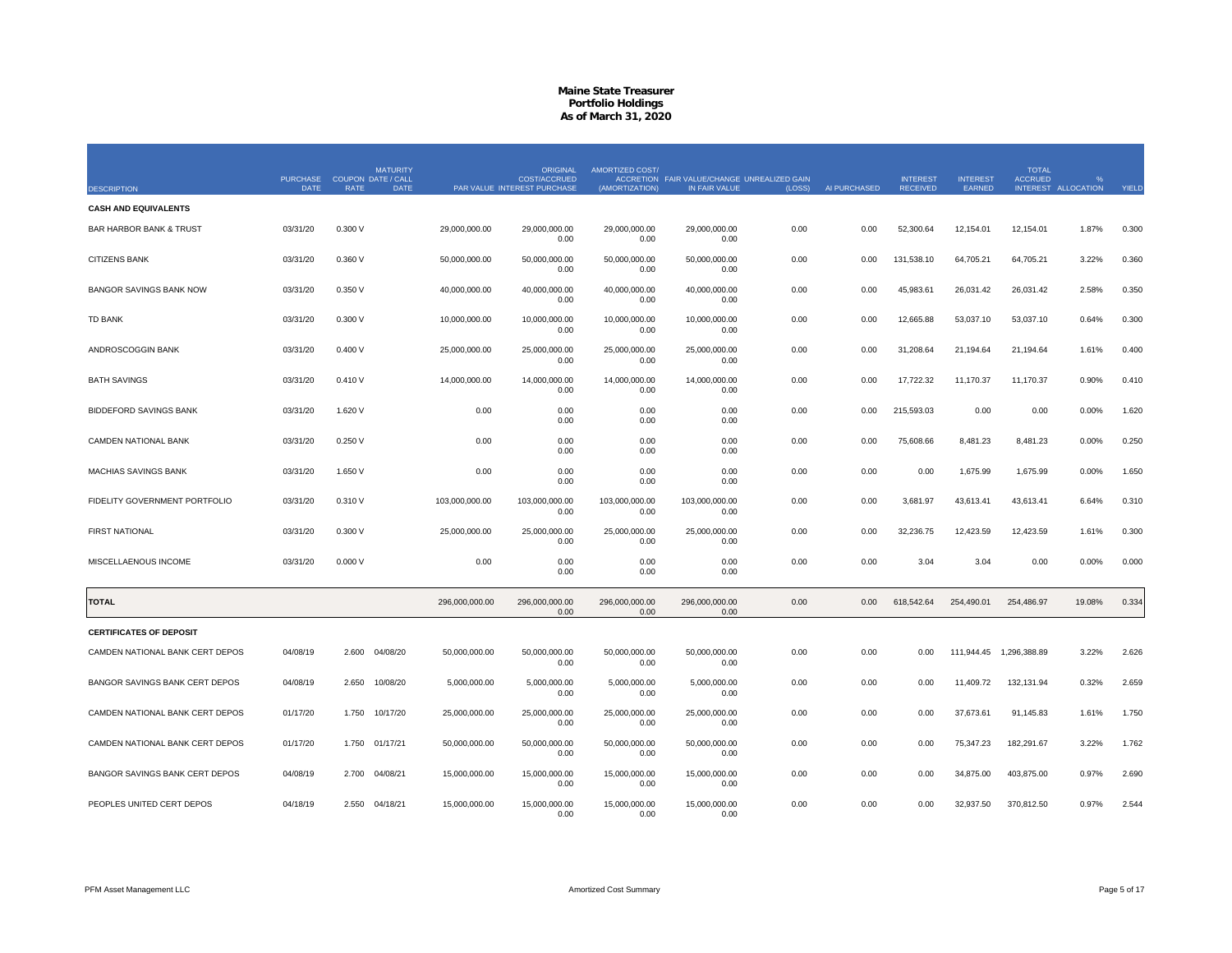|                                           | <b>PURCHASE</b> |             | <b>MATURITY</b><br><b>COUPON DATE / CALL</b> |                | <b>ORIGINAL</b><br><b>COST/ACCRUED</b> | AMORTIZED COST/               | ACCRETION FAIR VALUE/CHANGE UNREALIZED GAIN |            |              | <b>INTEREST</b> | <b>INTEREST</b> | <b>TOTAL</b><br><b>ACCRUED</b> | $\mathbf{Q}$      |       |
|-------------------------------------------|-----------------|-------------|----------------------------------------------|----------------|----------------------------------------|-------------------------------|---------------------------------------------|------------|--------------|-----------------|-----------------|--------------------------------|-------------------|-------|
| <b>DESCRIPTION</b>                        | DATE            | <b>RATE</b> | DATE                                         |                | PAR VALUE INTEREST PURCHASE            | (AMORTIZATION)                | IN FAIR VALUE                               | (LOSS)     | AI PURCHASED | <b>RECEIVED</b> | EARNED          | <b>INTEREST</b>                | <b>ALLOCATION</b> | YIELD |
| PEOPLES UNITED CERT DEPOS                 | 04/22/19        | 2.550       | 04/22/21                                     | 25,000,000.00  | 25,000,000.00<br>0.00                  | 25,000,000.00<br>0.00         | 25,000,000.00<br>0.00                       | 0.00       | 0.00         | 0.00            | 54,895.83       | 610,937.50                     | 1.61%             | 2.589 |
| BAR HARBOR BANK & TRUST CERT DEPOS        | 06/12/19        | 2.330       | 06/12/21                                     | 50,000,000.00  | 50,000,000.00<br>0.00                  | 50,000,000.00<br>0.00         | 50,000,000.00<br>0.00                       | 0.00       | 0.00         | 0.00            | 100,319.44      | 951,416.67                     | 3.22%             | 2.290 |
| PEOPLES UNITED CERT DEPOS                 | 01/17/20        | 1.650       | 01/17/22                                     | 40.000.000.00  | 40.000.000.00<br>0.00                  | 40.000.000.00<br>0.00         | 40.000.000.00<br>0.00                       | 0.00       | 0.00         | 0.00            | 56.833.33       | 137.500.00                     | 2.58%             | 1.650 |
| TOTAL                                     |                 |             |                                              | 275,000,000.00 | 275,000,000.00<br>0.00                 | 275,000,000.00<br>0.00        | 275,000,000.00<br>0.00                      | 0.00       | 0.00         | 0.00            |                 | 516,236.12 4,176,500.00        | 17.7%             | 2.182 |
| <b>U.S. TREASURIES</b>                    |                 |             |                                              |                |                                        |                               |                                             |            |              |                 |                 |                                |                   |       |
| US TREASURY N/B<br>9128286D7              | 02/26/20        | 2.500       | 02/28/21                                     | 25,000,000.00  | 25,265,625.00<br>0.00                  | 25,240,657.25<br>(22, 116.50) | 25,523,437.50<br>175,782.50                 | 282,780.25 | 0.00         | 0.00            | 52,649.46       | 54,347.83                      | 1.64%             | 1.435 |
| <b>US TREASURY NOTES</b><br>9128284W7     | 09/16/19        | 2.750       | 08/15/21                                     | 25,000,000.00  | 25,432,617.19<br>0.00                  | 25,312,216.25<br>(19, 166.00) | 25,843,750.00<br>207,030.00                 | 531,533.75 | 0.00         | 0.00            | 58,550.83       | 86,881.87                      | 1.67%             | 1.825 |
| US TREASURY N/B NOTES<br>9128282F6        | 08/28/19        | 1 1 2 5     | 08/31/21                                     | 30,000,000.00  | 29.764.453.13<br>0.00                  | 29.833.548.90<br>9,843.30     | 30.342.186.00<br>281,250.00                 | 508,637.10 | 0.00         | 0.00            | 28.430.71       | 29,347.83                      | 1.96%             | 1.523 |
| <b>US TREASURY NOTES</b><br>9128286C9     | 09/30/19        | 2.500       | 02/15/22                                     | 25,000,000.00  | 25,493,164.06<br>0.00                  | 25,390,761.25<br>(17,529.25)  | 26,023,437.50<br>261,717.50                 | 632,676.25 | 0.00         | 0.00            | 53,228.03       | 78,983.52                      | 1.68%             | 1.649 |
| <b>US TREASURY NOTES</b><br>912828W89     | 09/03/19        | 1.875       | 03/31/22                                     | 40,000,000.00  | 40,404,687.50<br>0.00                  | 40,315,498.00<br>(13, 138.80) | 41,256,248.00<br>462,496.00                 | 940,750.00 | 0.00         | 375,000.00      | 63,524.59       | 2,049.18                       | 2.66%             | 1.473 |
| UNITED STATES TREASURY NOTES<br>9128286M7 | 10/29/19        | 2.250       | 04/15/22                                     | 23,000,000.00  | 23,321,640.63<br>19,795.08             | 23,267,280.24<br>(10, 872.10) | 23,898,437.50<br>251,562.50                 | 631,157.26 | 0.00         | 0.00            | 43,831.97       | 238,954.92                     | 1.54%             | 1.668 |
| UNITED STATES TREASURY NOTES<br>9128286M7 | 11/14/19        | 2.250       | 04/15/22                                     | 30,000,000.00  | 30,426,562.50<br>55,327.87             | 30,360,803.40<br>(14,665.50)  | 31,171,875.00<br>328,125.00                 | 811,071.60 | 0.00         | 0.00            | 57,172.13       | 311,680.33                     | 2.01%             | 1.647 |
| UNITED STATES TREASURY NOTES<br>9128286U9 | 10/31/19        | 2.125       | 05/15/22                                     | 25,000,000.00  | 25,289,062.50<br>0.00                  | 25,242,151.75<br>(9,535.75)   | 25,945,312.50<br>281,250.00                 | 703,160.75 | 0.00         | 0.00            | 45,243.82       | 201,407.97                     | 1.67%             | 1.658 |
| UNITED STATES TREASURY NOTES<br>9128286U9 | 10/31/19        | 2.125       | 05/15/22                                     | 25,000,000.00  | 25,289,062.50<br>0.00                  | 25,242,151.75<br>(9,535.75)   | 25,945,312.50<br>281,250.00                 | 703,160.75 | 0.00         | 0.00            | 45,243.82       | 201,407.97                     | 1.67%             | 1.658 |
| US TREASURY N/B NOTES<br>912828XG0        | 07/08/19        |             | 2.125 06/30/22                               | 27,000,000.00  | 27,241,523.44<br>0.00                  | 27, 183, 435.84<br>(6,812.91) | 28.080.000.00<br>312,187.50                 | 896,564.16 | 0.00         | 0.00            | 48,863.33       | 145,013.74                     | 1.81%             | 1.815 |
| UNITED STATES TREASURY NOTES<br>9128287C8 | 07/19/19        | 1.750       | 07/15/22                                     | 25,000,000.00  | 24,945,312.50<br>0.00                  | 24,957,892.50<br>1,536.00     | 25,808,595.00<br>308,595.00                 | 850,702.50 | 0.00         | 0.00            | 37,259.62       | 92,548.08                      | 1.66%             | 1.826 |
| UNITED STATES TREASURY NOTES<br>9128287C8 | 08/01/19        | 1.750       | 07/15/22                                     | 25,000,000.00  | 24,967,773.44<br>0.00                  | 24,974,954.50<br>914.00       | 25,808,595.00<br>308.595.00                 | 833,640.50 | 0.00         | 0.00            | 37,259.62       | 92,548.08                      | 1.66%             | 1.795 |
| UNITED STATES TREASURY NOTES<br>9128287C8 | 08/05/19        | 1.750       | 07/15/22                                     | 26,000,000.00  | 26, 142, 187.50<br>0.00                | 26,111,173.40<br>(4,067.44)   | 26,840,938.80<br>320,938.80                 | 729,765.40 | 0.00         | 0.00            | 38,750.00       | 96,250.00                      | 1.73%             | 1.559 |
| UNITED STATES TREASURY NOTES<br>9128287C8 | 08/23/19        | 1.750       | 07/15/22                                     | 35,000,000.00  | 35.211.914.06<br>0.00                  | 35,168,466.20<br>(6, 165.25)  | 36.132.033.00<br>432,033.00                 | 963.566.80 | 0.00         | 0.00            | 52,163.46       | 129,567.31                     | 2.33%             | 1.535 |
| <b>US TREASURY NOTES</b><br>9128282S8     | 09/30/19        | 1.625       | 08/31/22                                     | 25,000,000.00  | 25.008.789.06<br>0.00                  | 25,007,390.75<br>(253.75)     | 25,777,345.00<br>324,220.00                 | 769,954.25 | 0.00         | 0.00            | 34,222.15       | 35,326.09                      | 1.66%             | 1.612 |
| UNITED STATES TREASURY NOTES<br>912828YK0 | 10/21/19        |             | 1.375 10/15/22                               | 30,000,000.00  | 29,844,140.63<br>6,762.30              | 29,866,977.30<br>4,343.40     | 30,801,564.00<br>421,878.00                 | 934,586.70 | 0.00         | 0.00            | 34,938.52       | 190,471.31                     | 1.99%             | 1.554 |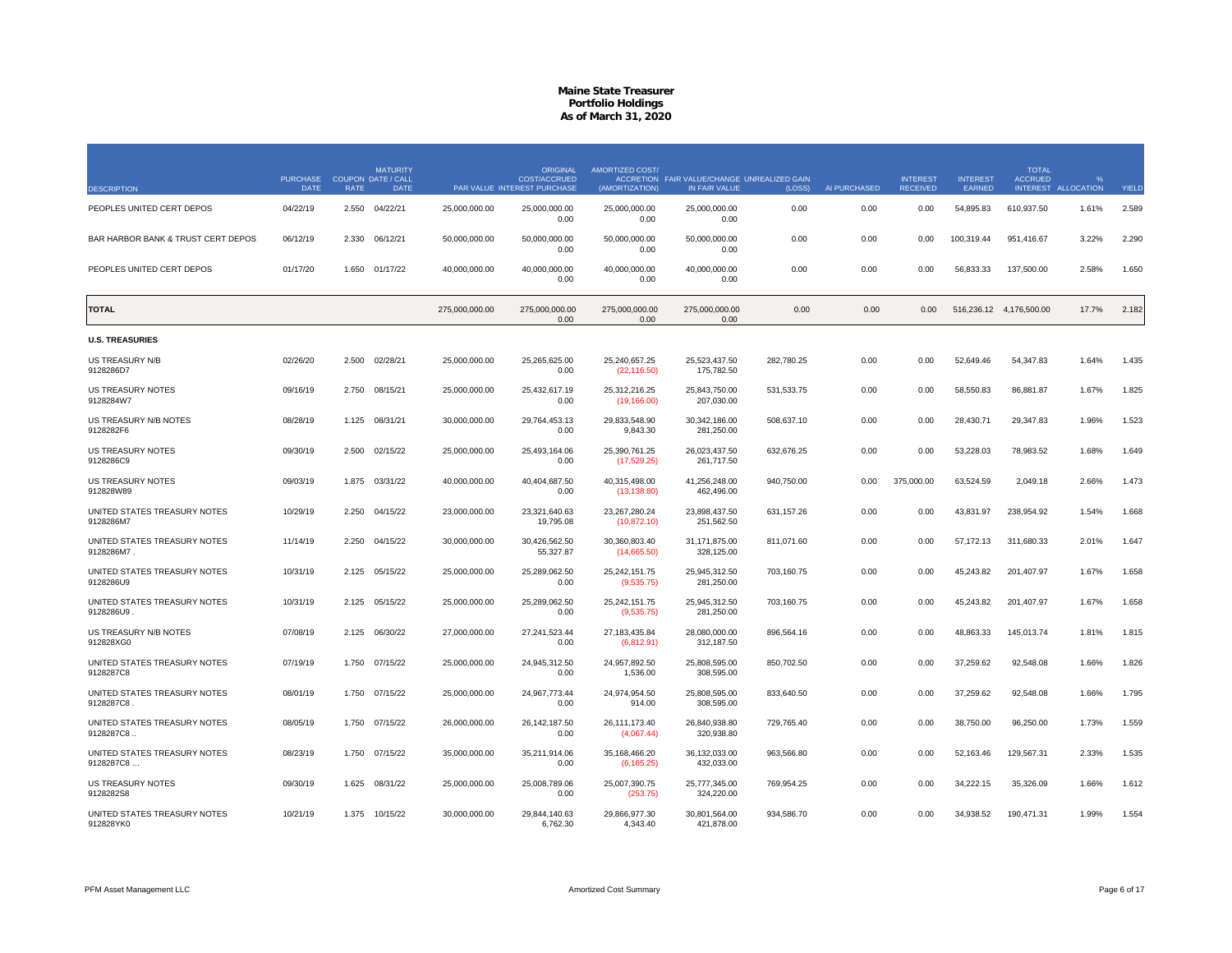|                                                               | <b>PURCHASE</b><br><b>DATE</b> | <b>RATE</b> | <b>MATURITY</b><br><b>COUPON DATE / CALL</b><br><b>DATE</b> |                | <b>ORIGINAL</b><br><b>COST/ACCRUED</b><br>PAR VALUE INTEREST PURCHASE | <b>AMORTIZED COST/</b><br>(AMORTIZATION) | ACCRETION FAIR VALUE/CHANGE UNREALIZED GAIN<br>IN FAIR VALUE | (LOSS)        | AI PURCHASED | <b>INTEREST</b><br><b>RECEIVED</b> | <b>INTEREST</b><br><b>EARNED</b> | <b>TOTAL</b><br><b>ACCRUED</b><br><b>INTEREST</b> | <b>ALLOCATION</b> | YIELD |
|---------------------------------------------------------------|--------------------------------|-------------|-------------------------------------------------------------|----------------|-----------------------------------------------------------------------|------------------------------------------|--------------------------------------------------------------|---------------|--------------|------------------------------------|----------------------------------|---------------------------------------------------|-------------------|-------|
| <b>DESCRIPTION</b><br>US TREASURY N/B NOTES                   | 11/14/19                       | 2.000       | 10/31/22                                                    | 30,000,000.00  | 30,307,031.25                                                         | 30,268,308.90                            | 31,298,436.00                                                | 1,030,127.10  | 0.00         | 0.00                               | 51,098.90                        | 252,197.80                                        | 2.02%             | 1.644 |
| 9128283C2                                                     |                                |             |                                                             |                | 23,076.92                                                             | (8,635.80)                               | 426,561.00                                                   |               |              |                                    |                                  |                                                   |                   |       |
| UNITED STATES TREASURY NOTES<br>912828YW4                     | 12/31/19                       | 1.625       | 12/15/22                                                    | 30,000,000.00  | 30.008.203.13<br>21,311.48                                            | 30,007,556.10<br>(218.10)                | 31,078,125.00<br>468,750.00                                  | 1,070,568.90  | 0.00         | 0.00                               | 41,290.98                        | 143,852.46                                        | 2.00%             | 1.616 |
| <b>TOTAL</b>                                                  |                                |             |                                                             | 501,000,000.00 | 504,363,750.02<br>126,273.65                                          | 503,751,224.28<br>(126,076.20)           | 517,575,628.30<br>5,854,221.80                               | 13,824,404.02 | 0.00         | 375,000.00                         | 823,721.94                       | 2,382,836.29                                      | 33.36%            | 1.630 |
| <b>FEDERAL AGENCY SECURITIES</b>                              |                                |             |                                                             |                |                                                                       |                                          |                                                              |               |              |                                    |                                  |                                                   |                   |       |
| FHLB NOTES (CALLED OMD 10/03/2022)<br>3130AH7E7               | 10/31/19                       | 2.000       | 04/03/20                                                    | 25,000,000.00  | 25,018,750.00<br>38,888.89                                            | 25,000,245.00<br>(16,524.00)             | 25,001,875.00<br>(11,625.00)                                 | 1,630.00      | 0.00         | 0.00                               | 41,666.66                        | 247,222.22                                        | 1.61%             | 1.973 |
| <b>FHLMC NOTES</b><br>3137EAEJ4                               | 10/18/17                       | 1.625       | 09/29/20                                                    | 20,000,000.00  | 19,931,200.00<br>0.00                                                 | 19,988,222.40<br>1,969.00                | 20,116,400.00<br>80,180.00                                   | 128,177.60    | 0.00         | 162,500.00                         | 27,083.34                        | 1,805.56                                          | 1.30%             | 1.745 |
| <b>FANNIE MAE NOTES</b><br>3135G0U84                          | 11/07/18                       | 2.875       | 10/30/20                                                    | 20,000,000.00  | 19,951,400.00<br>0.00                                                 | 19,985,485.20<br>2,056.80                | 20,279,060.00<br>68,240.00                                   | 293,574.80    | 0.00         | 0.00                               | 47,916.67                        | 241,180.56                                        | 1.31%             | 3.002 |
| <b>FANNIE MAE NOTES</b><br>3135G0U84                          | 12/31/18                       | 2.875       | 10/30/20                                                    | 15,000,000.00  | 15,071,400.00<br>0.00                                                 | 15,023,091.90<br>(3,277.95)              | 15,209,295.00<br>51,180.00                                   | 186,203.10    | 0.00         | 0.00                               | 35,937.50                        | 180,885.42                                        | 0.98%             | 2.606 |
| FEDERAL HOME LOAN BANKS NOTES<br>3130AF5B9                    | 01/16/19                       | 3.000       | 10/12/21                                                    | 10.000.000.00  | 10.103.100.00<br>0.00                                                 | 10.058.645.40<br>(3, 112.80)             | 10.385.790.00<br>63,950.00                                   | 327.144.60    | 0.00         | 0.00                               | 25,000.00                        | 140,833.33                                        | 0.67%             | 2.607 |
| <b>FANNIE MAE NOTES</b><br>3135G0S38                          | 02/26/19                       | 2.000       | 01/05/22                                                    | 15,000,000.00  | 14,788,500.00<br>0.00                                                 | 14,868,083.10<br>6,110.25                | 15,402,705.00<br>121,785.00                                  | 534,621.90    | 0.00         | 0.00                               | 25,000.00                        | 71,666.67                                         | 0.99%             | 2.514 |
| <b>FANNIE MAE NOTES</b><br>3135G0U92                          | 09/16/19                       | 2.625       | 01/11/22                                                    | 25,000,000.00  | 25,462,250.00<br>0.00                                                 | 25,356,171.50<br>(16, 443.25)            | 25,953,775.00<br>194,350.00                                  | 597,603.50    | 0.00         | 0.00                               | 54,687.50                        | 145,833.33                                        | 1.67%             | 1.807 |
| <b>FANNIE MAE NOTES</b><br>3135G0T45                          | 07/19/19                       | 1.875       | 04/05/22                                                    | 15,000,000.00  | 14,994,450.00<br>0.00                                                 | 14,995,976.55<br>162.90                  | 15,416,055.00<br>132,945.00                                  | 420,078.45    | 0.00         | 0.00                               | 23,437.50                        | 137,500.00                                        | 0.99%             | 1.889 |
| <b>FANNIE MAE NOTES</b><br>3135G0V59                          | 04/16/19                       | 2.250       | 04/12/22                                                    | 40,000,000.00  | 39,820,800.00<br>0.00                                                 | 39,876,918.40<br>4,904.40                | 41,422,840.00<br>348,240.00                                  | 1,545,921.60  | 0.00         | 0.00                               | 75,000.00                        | 422,500.00                                        | 2.67%             | 2.406 |
| <b>FANNIE MAE NOTES</b><br>3135G0V59                          | 05/15/19                       | 2.250       | 04/12/22                                                    | 20,000,000.00  | 20,021,600.00<br>0.00                                                 | 20,015,355.00<br>(613.20)                | 20,711,420.00<br>174,120.00                                  | 696,065.00    | 0.00         | 0.00                               | 37,500.00                        | 211,250.00                                        | 1.33%             | 2.211 |
| FEDERAL FARM CREDIT BANK (CALLABLE) NOT 01/31/20<br>3133ELKL7 |                                | 1.625       | 04/29/22<br>04/29/20                                        | 48,500,000.00  | 48,487,875.00<br>4,378.47                                             | 48,488,531.69<br>323.01                  | 48,539,091.00<br>18,333.00                                   | 50,559.31     | 0.00         | 0.00                               | 65,677.08                        | 135,732.64                                        | 3.13%             | 1.637 |
| FEDERAL HOME LOAN BANK<br>313379Q69                           | 07/15/19                       | 2.125       | 06/10/22                                                    | 30,000,000.00  | 30.176.400.00<br>0.00                                                 | 30.134.231.70<br>(4,993.50)              | 31.069.650.00<br>287,010.00                                  | 935,418.30    | 0.00         | 0.00                               | 53,125.00                        | 196,562.50                                        | 2.00%             | 1.916 |
| <b>FANNIE MAE NOTES</b><br>3135G0W33                          | 10/24/19                       | 1.375       | 09/06/22                                                    | 25,000,000.00  | 24,816,750.00<br>0.00                                                 | 24,844,210.50<br>5,251.25                | 25,529,400.00<br>260,925.00                                  | 685,189.50    | 0.00         | 171,875.00                         | 28,645.84                        | 23,871.53                                         | 1.65%             | 1.638 |
| <b>FANNIE MAE NOTES</b><br>3135G0W33                          | 10/29/19                       | 1.375       | 09/06/22                                                    | 10,000,000.00  | 9.912.800.00<br>0.00                                                  | 9,925,502.50<br>2,509.60                 | 10,211,760.00<br>104,370.00                                  | 286,257.50    | 0.00         | 68,750.00                          | 11,458.33                        | 9.548.61                                          | 0.66%             | 1.689 |
| <b>FANNIE MAE NOTES</b><br>3135G0X40                          | 01/17/20                       | 1.800       | 01/17/23<br>07/17/20                                        | 50,000,000.00  | 49,990,000.00<br>0.00                                                 | 49,990,670.00<br>271.50                  | 50,159,200.00<br>57,400.00                                   | 168,530.00    | 0.00         | 0.00                               | 75,000.00                        | 185,000.00                                        | 3.23%             | 1.807 |
| FNMA (CALLABLE) NOTES<br>3135G0Y49                            | 02/26/20                       | 1.700       | 02/21/23<br>08/21/20                                        | 10,000,000.00  | 10,001,000.00<br>2,361.11                                             | 10,000,800.00<br>(171.40)                | 10,037,950.00<br>15,370.00                                   | 37,150.00     | 0.00         | 0.00                               | 14,166.67                        | 18,888.89                                         | 0.65%             | 1.697 |
| FNMA (CALLABLE) NOTES<br>3135G0Y49.                           | 02/26/20                       | 1.700       | 02/21/23<br>08/21/20                                        | 50,000,000.00  | 50,005,000.00<br>11,805.56                                            | 50,004,000.00<br>(857.00)                | 50,189,750.00<br>76,850.00                                   | 185,750.00    | 0.00         | 0.00                               | 70,833.33                        | 94,444.44                                         | 3.23%             | 1.697 |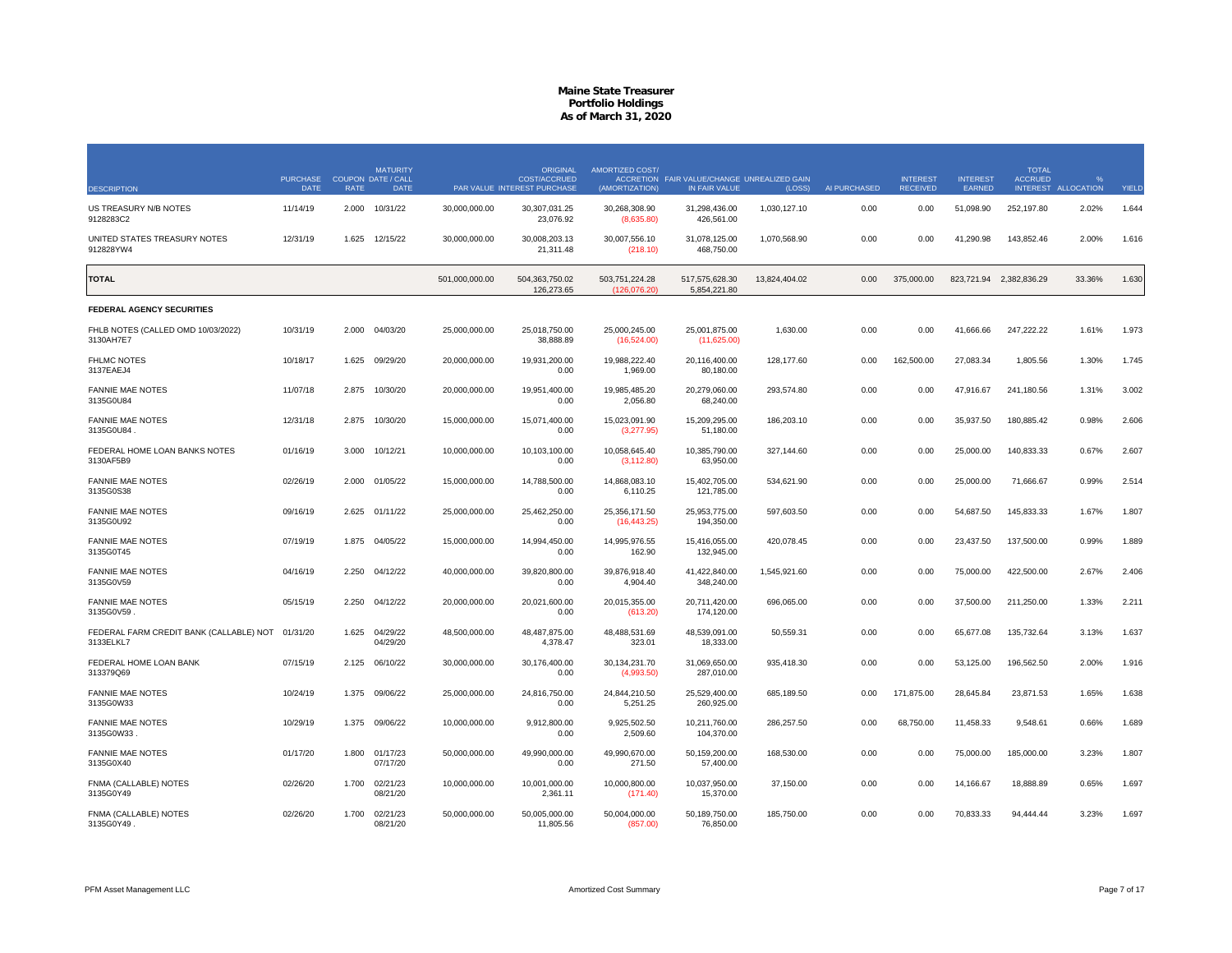| <b>DESCRIPTION</b>                          | <b>PURCHASE</b><br><b>DATE</b> | <b>RATE</b> | <b>MATURITY</b><br><b>COUPON DATE / CALL</b><br><b>DATE</b> |                  | ORIGINAL<br><b>COST/ACCRUED</b><br>PAR VALUE INTEREST PURCHASE | AMORTIZED COST/<br>(AMORTIZATION) | ACCRETION FAIR VALUE/CHANGE UNREALIZED GAIN<br>IN FAIR VALUE | (LOSS)        | AI PURCHASED | <b>INTEREST</b><br><b>RECEIVED</b> | <b>INTEREST</b><br>EARNED | <b>TOTAL</b><br><b>ACCRUED</b><br><b>INTEREST</b> | %<br><b>ALLOCATION</b> | YIELD |
|---------------------------------------------|--------------------------------|-------------|-------------------------------------------------------------|------------------|----------------------------------------------------------------|-----------------------------------|--------------------------------------------------------------|---------------|--------------|------------------------------------|---------------------------|---------------------------------------------------|------------------------|-------|
| <b>TOTAL</b>                                |                                |             |                                                             | 428,500,000.00   | 428,553,275.00<br>57,434.03                                    | 428,556,140.84<br>(22, 434.39)    | 435,636,016.00<br>2,043,623.00                               | 7,079,875.16  | 0.00         | 403,125.00                         |                           | 712,135.42 2,464,725.70                           | 28.08%                 | 1.981 |
| <b>CORPORATE NOTES</b>                      |                                |             |                                                             |                  |                                                                |                                   |                                                              |               |              |                                    |                           |                                                   |                        |       |
| MICROSOFT CORP (CALLABLE) NOTE<br>594918BW3 | 02/06/20                       | 2.400       | 02/06/22<br>01/06/22                                        | 10,000,000.00    | 10,156,600.00<br>0.00                                          | 10,144,260.30<br>(6,730.70)       | 10,270,110.00<br>59,850.00                                   | 125,849.70    | 0.00         | 0.00                               | 20,000.00                 | 36,666.67                                         | 0.66%                  | 1.601 |
| JOHNSON & JOHNSON CORP NOTES<br>478160CD4   | 03/08/19                       | 2.250       | 03/03/22                                                    | 16,893,000.00    | 16,680,992.85<br>0.00                                          | 16,754,647.51<br>5,868.29         | 17,203,814.31<br>5,861.87                                    | 449,166.80    | 0.00         | 190,046.25                         | 31,674.37                 | 29,562.75                                         | 1.11%                  | 2.690 |
| <b>TOTAL</b>                                |                                |             |                                                             | 26,893,000.00    | 26,837,592.85<br>0.00                                          | 26,898,907.81<br>(862.41)         | 27,473,924.31<br>65,711.87                                   | 575,016.50    | 0.00         | 190,046.25                         | 51,674.37                 | 66,229.42                                         | 1.77%                  | 2.283 |
| <b>GRAND TOTAL</b>                          |                                |             |                                                             | 1,527,393,000.00 | 1,530,754,617.87<br>183,707.68                                 | 1,530,206,272.93<br>(149, 373.00) | 1,551,685,568.61<br>7,963,556.67                             | 21,479,295.68 | 0.00         | 1,586,713.89                       |                           | 2,358,257.86 9,344,778.38                         | 100.00%                | 1.591 |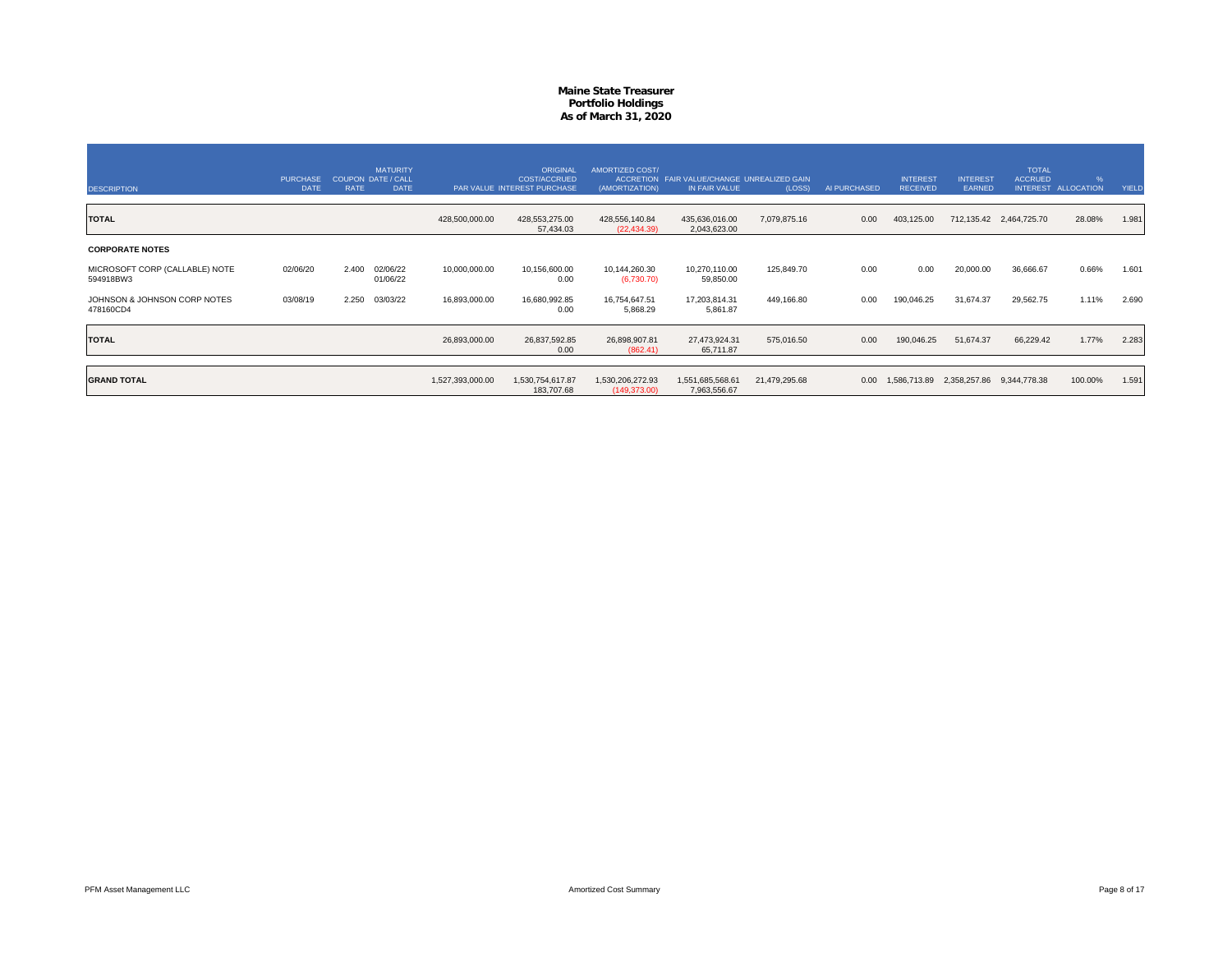## **Maine State Treasurer GASB 40 - Deposit and Investment Risk Disclosure As of March 31, 2020**

|                        |                         |             |               |                 |                  |                 |               |                |                 |                      |                           |             | <b>WEIGHTED</b><br><b>AVERAGE</b>   |
|------------------------|-------------------------|-------------|---------------|-----------------|------------------|-----------------|---------------|----------------|-----------------|----------------------|---------------------------|-------------|-------------------------------------|
|                        |                         |             | <b>COUPON</b> | <b>MATURITY</b> | <b>NEXT CALL</b> |                 | MOODYS'       | PAR VALUE/     |                 | ORIGINAL % PORTFOLIO |                           | % PORTFOLIO | <b>EFFECTIVE</b><br><b>DURATION</b> |
| <b>CUSIP</b>           |                         | <b>TYPE</b> | <b>RATE</b>   | <b>DATE</b>     |                  | DATE S&P RATING | <b>RATING</b> | <b>SHARES</b>  |                 | COST ORIGINAL COST   | MARKET VALUE MARKET VALUE |             | (YEARS)                             |
| <b>US TREASURY</b>     |                         |             |               |                 |                  |                 |               |                |                 |                      |                           |             |                                     |
| 9128286D7              | <b>U.S. TREASURY</b>    |             | 2.500         | 2/28/2021       |                  | AA+             | Aaa           | 25,000,000.00  | 25,265,625.00   | 1.65%                | 25,523,437.50             | 1.64%       | 0.91                                |
| 9128284W7              | <b>U.S. TREASURY</b>    |             | 2.750         | 8/15/2021       |                  | AA+             | Aaa           | 25,000,000.00  | 25,432,617.19   | 1.66%                | 25,843,750.00             | 1.67%       | 1.35                                |
| 9128282F6              | <b>U.S. TREASURY</b>    |             | 1.125         | 8/31/2021       |                  | AA+             | Aaa           | 30,000,000.00  | 29,764,453.13   | 1.94%                | 30,342,186.00             | 1.96%       | 1.41                                |
| 9128286C9              | <b>U.S. TREASURY</b>    |             | 2.500         | 2/15/2022       |                  | AA+             | Aaa           | 25,000,000.00  | 25,493,164.06   | 1.67%                | 26,023,437.50             | 1.68%       | 1.84                                |
| 912828W89              | <b>U.S. TREASURY</b>    |             | 1.875         | 3/31/2022       |                  | AA+             | Aaa           | 40,000,000.00  | 40,404,687.50   | 2.64%                | 41,256,248.00             | 2.66%       | 1.97                                |
| 9128286M7              | <b>U.S. TREASURY</b>    |             | 2.250         | 4/15/2022       |                  | AA+             | Aaa           | 23,000,000.00  | 23,321,640.63   | 1.52%                | 23,898,437.50             | 1.54%       | 1.98                                |
| 9128286M7.             | <b>U.S. TREASURY</b>    |             | 2.250         | 4/15/2022       |                  | AA+             | Aaa           | 30,000,000.00  | 30,426,562.50   | 1.99%                | 31,171,875.00             | 2.01%       | 1.98                                |
| 9128286U9              | <b>U.S. TREASURY</b>    |             | 2.125         | 5/15/2022       |                  | AA+             | Aaa           | 25,000,000.00  | 25,289,062.50   | 1.65%                | 25,945,312.50             | 1.67%       | 2.07                                |
| 9128286U9              | <b>U.S. TREASURY</b>    |             | 2.125         | 5/15/2022       |                  | AA+             | Aaa           | 25,000,000.00  | 25,289,062.50   | 1.65%                | 25,945,312.50             | 1.67%       | 2.07                                |
| 912828XG0              | <b>U.S. TREASURY</b>    |             | 2.125         | 6/30/2022       |                  | AA+             | Aaa           | 27,000,000.00  | 27,241,523.44   | 1.78%                | 28,080,000.00             | 1.81%       | 2.20                                |
| 9128287C8              | <b>U.S. TREASURY</b>    |             | 1.750         | 7/15/2022       |                  | AA+             | Aaa           | 25,000,000.00  | 24,945,312.50   | 1.63%                | 25,808,595.00             | 1.66%       | 2.25                                |
| 9128287C8              | <b>U.S. TREASURY</b>    |             | 1.750         | 7/15/2022       |                  | AA+             | Aaa           | 25,000,000.00  | 24,967,773.44   | 1.63%                | 25,808,595.00             | 1.66%       | 2.25                                |
| 9128287C8              | <b>U.S. TREASURY</b>    |             | 1.750         | 7/15/2022       |                  | AA+             | Aaa           | 26,000,000.00  | 26, 142, 187.50 | 1.71%                | 26,840,938.80             | 1.73%       | 2.25                                |
| 9128287C8              | <b>U.S. TREASURY</b>    |             | 1.750         | 7/15/2022       |                  | AA+             | Aaa           | 35,000,000.00  | 35,211,914.06   | 2.30%                | 36,132,033.00             | 2.33%       | 2.25                                |
| 9128282S8              | <b>U.S. TREASURY</b>    |             | 1.625         | 8/31/2022       |                  | AA+             | Aaa           | 25,000,000.00  | 25,008,789.06   | 1.63%                | 25,777,345.00             | 1.66%       | 2.37                                |
| 912828YK0              | <b>U.S. TREASURY</b>    |             | 1.375         | 10/15/2022      |                  | AA+             | Aaa           | 30,000,000.00  | 29,844,140.63   | 1.95%                | 30,801,564.00             | 1.99%       | 2.49                                |
| 9128283C2              | <b>U.S. TREASURY</b>    |             | 2.000         | 10/31/2022      |                  | AA+             | Aaa           | 30,000,000.00  | 30,307,031.25   | 1.98%                | 31,298,436.00             | 2.02%       | 2.51                                |
| 912828YW4              | <b>U.S. TREASURY</b>    |             | 1.625         | 12/15/2022      |                  | AA+             | Aaa           | 30,000,000.00  | 30,008,203.13   | 1.96%                | 31,078,125.00             | 2.00%       | 2.65                                |
|                        |                         |             |               |                 |                  |                 |               |                |                 |                      |                           |             |                                     |
| <b>ISSUER TOTAL</b>    |                         |             |               |                 |                  |                 |               | 501.000.000.00 | 504,363,750.02  | 32.95%               | 517,575,628.30            | 33.36%      | 2.06                                |
| <b>FNMA</b>            |                         |             |               |                 |                  |                 |               |                |                 |                      |                           |             |                                     |
| 3135G0U84              | U.S. INSTRUMENTALITY    |             | 2.875         | 10/30/2020      |                  | AA+             | Aaa           | 20,000,000.00  | 19,951,400.00   | 1.30%                | 20,279,060.00             | 1.31%       | 0.58                                |
| 3135G0U84              | U.S. INSTRUMENTALITY    |             | 2.875         | 10/30/2020      |                  | AA+             | Aaa           | 15,000,000.00  | 15,071,400.00   | 0.98%                | 15,209,295.00             | 0.98%       | 0.58                                |
| 3135G0S38              | U.S. INSTRUMENTALITY    |             | 2.000         | 1/5/2022        |                  | AA+             | Aaa           | 15,000,000.00  | 14,788,500.00   | 0.97%                | 15,402,705.00             | 0.99%       | 1.73                                |
| 3135G0U92              | U.S. INSTRUMENTALITY    |             | 2.625         | 1/11/2022       |                  | AA+             | Aaa           | 25,000,000.00  | 25,462,250.00   | 1.66%                | 25,953,775.00             | 1.67%       | 1.74                                |
| 3135G0T45              | U.S. INSTRUMENTALITY    |             | 1.875         | 4/5/2022        |                  | AA+             | Aaa           | 15,000,000.00  | 14,994,450.00   | 0.98%                | 15,416,055.00             | 0.99%       | 1.96                                |
| 3135G0V59              | U.S. INSTRUMENTALITY    |             | 2.250         | 4/12/2022       |                  | AA+             | Aaa           | 40,000,000.00  | 39,820,800.00   | 2.60%                | 41,422,840.00             | 2.67%       | 1.97                                |
| 3135G0V59.             | U.S. INSTRUMENTALITY    |             | 2.250         | 4/12/2022       |                  | AA+             | Aaa           | 20,000,000.00  | 20,021,600.00   | 1.31%                | 20,711,420.00             | 1.33%       | 1.97                                |
| 3135G0W33              | U.S. INSTRUMENTALITY    |             | 1.375         | 9/6/2022        |                  | AA+             | Aaa           | 25,000,000.00  | 24,816,750.00   | 1.62%                | 25,529,400.00             | 1.65%       | 2.39                                |
| 3135G0W33              | U.S. INSTRUMENTALITY    |             | 1.375         | 9/6/2022        |                  | AA+             | Aaa           | 10,000,000.00  | 9,912,800.00    | 0.65%                | 10,211,760.00             | 0.66%       | 2.39                                |
| 3135G0X40              | U.S. INSTRUMENTALITY    |             | 1.800         | 1/17/2023       | 7/17/2020        | AA+             | Aaa           | 50,000,000.00  | 49,990,000.00   | 3.27%                | 50,159,200.00             | 3.23%       | 0.93                                |
| 3135G0Y49              | U.S. INSTRUMENTALITY    |             | 1.700         | 2/21/2023       | 8/21/2020        | AA+             | Aaa           | 10,000,000.00  | 10,001,000.00   | 0.65%                | 10,037,950.00             | 0.65%       | 0.99                                |
| 3135G0Y49              | U.S. INSTRUMENTALITY    |             | 1.700         | 2/21/2023       | 8/21/2020        | AA+             | Aaa           | 50,000,000.00  | 50,005,000.00   | 3.27%                | 50,189,750.00             | 3.23%       | 0.99                                |
|                        |                         |             |               |                 |                  |                 |               |                |                 |                      |                           |             |                                     |
| <b>ISSUER TOTAL</b>    |                         |             |               |                 |                  |                 |               | 295,000,000.00 | 294,835,950.00  | 19.26%               | 300,523,210.00            | 19.37%      | 1.45                                |
| <b>CAMDEN NATIONAL</b> |                         |             |               |                 |                  |                 |               |                |                 |                      |                           |             |                                     |
|                        | CERTIFICATES OF DEPOSIT |             | 2.600         | 4/8/2020        |                  | <b>NR</b>       | <b>NR</b>     | 50,000,000.00  | 50,000,000.00   | 3.27%                | 50,000,000.00             | 3.22%       | 0.02                                |
|                        | CERTIFICATES OF DEPOSIT |             | 1.750         | 10/17/2020      |                  | <b>NR</b>       | <b>NR</b>     | 25,000,000.00  | 25,000,000.00   | 1.63%                | 25,000,000.00             | 1.61%       | 0.54                                |
|                        | CERTIFICATES OF DEPOSIT |             | 1.750         | 1/17/2021       |                  | NR.             | ΝR            | 50,000,000.00  | 50,000,000.00   | 3.27%                | 50,000,000.00             | 3.22%       | 0.79                                |
|                        |                         |             |               |                 |                  |                 |               |                |                 |                      |                           |             |                                     |
| <b>ISSUER TOTAL</b>    |                         |             |               |                 |                  |                 |               | 125,000,000.00 | 125,000,000.00  | 8.17%                | 125,000,000.00            | 8.06%       | 0.43                                |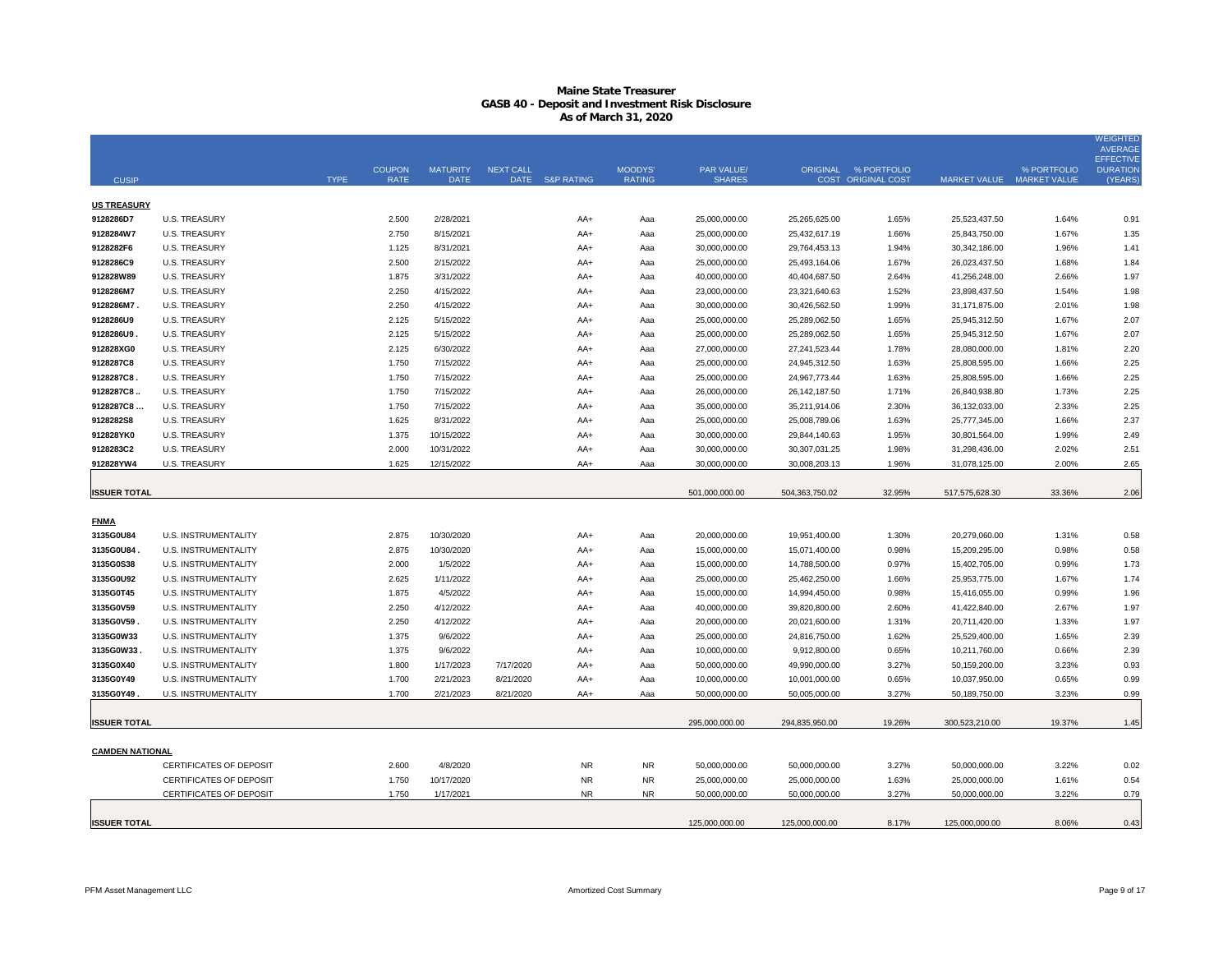## **Maine State Treasurer GASB 40 - Deposit and Investment Risk Disclosure As of March 31, 2020**

|                                |                           |             |               |                 |                  |                 |               |                |                |                      |                           |             | <b>WEIGHTED</b><br><b>AVERAGE</b>   |
|--------------------------------|---------------------------|-------------|---------------|-----------------|------------------|-----------------|---------------|----------------|----------------|----------------------|---------------------------|-------------|-------------------------------------|
|                                |                           |             | <b>COUPON</b> | <b>MATURITY</b> | <b>NEXT CALL</b> |                 | MOODYS'       | PAR VALUE/     |                | ORIGINAL % PORTFOLIO |                           | % PORTFOLIO | <b>EFFECTIVE</b><br><b>DURATION</b> |
| <b>CUSIP</b>                   |                           | <b>TYPE</b> | <b>RATE</b>   | <b>DATE</b>     |                  | DATE S&P RATING | <b>RATING</b> | <b>SHARES</b>  |                | COST ORIGINAL COST   | MARKET VALUE MARKET VALUE |             | (YEARS                              |
| <b>FIDELITY GOVERNMENT MMF</b> |                           |             |               |                 |                  |                 |               |                |                |                      |                           |             |                                     |
|                                | CASH AND CASH EQUIVALENTS |             |               | 4/1/2020        |                  | AAAm            | Aaa           | 103,000,000.00 | 103,000,000.00 | 6.73%                | 103,000,000.00            | 6.64%       | 0.00                                |
|                                |                           |             |               |                 |                  |                 |               |                |                |                      |                           |             |                                     |
| <b>ISSUER TOTAL</b>            |                           |             |               |                 |                  |                 |               | 103,000,000.00 | 103,000,000.00 | 6.73%                | 103,000,000.00            | 6.64%       | 0.00                                |
| PEOPLE'S UNITED BANK           |                           |             |               |                 |                  |                 |               |                |                |                      |                           |             |                                     |
|                                | CERTIFICATES OF DEPOSIT   |             | 2.550         | 4/18/2021       |                  | <b>NR</b>       | <b>NR</b>     | 15,000,000.00  | 15,000,000.00  | 0.98%                | 15,000,000.00             | 0.97%       | 1.04                                |
|                                | CERTIFICATES OF DEPOSIT   |             | 2.550         | 4/22/2021       |                  | <b>NR</b>       | <b>NR</b>     | 25,000,000.00  | 25,000,000.00  | 1.63%                | 25,000,000.00             | 1.61%       | 1.01                                |
|                                | CERTIFICATES OF DEPOSIT   |             | 1.650         | 1/17/2022       |                  | <b>NR</b>       | <b>NR</b>     | 40,000,000.00  | 40,000,000.00  | 2.61%                | 40,000,000.00             | 2.58%       | 1.75                                |
|                                |                           |             |               |                 |                  |                 |               |                |                |                      |                           |             |                                     |
| <b>ISSUER TOTAL</b>            |                           |             |               |                 |                  |                 |               | 80,000,000.00  | 80,000,000.00  | 5.23%                | 80,000,000.00             | 5.16%       | 1.38                                |
|                                |                           |             |               |                 |                  |                 |               |                |                |                      |                           |             |                                     |
| <b>BAR HARBOR</b>              | CASH AND CASH EQUIVALENTS |             |               | 4/1/2020        |                  | NR.             | <b>NR</b>     | 29,000,000.00  | 29,000,000.00  | 1.89%                | 29,000,000.00             | 1.87%       | 0.00                                |
|                                | CERTIFICATES OF DEPOSIT   |             | 2.330         | 6/12/2021       |                  | <b>NR</b>       | <b>NR</b>     | 50,000,000.00  | 50,000,000.00  | 3.27%                | 50,000,000.00             | 3.22%       | 1.19                                |
|                                |                           |             |               |                 |                  |                 |               |                |                |                      |                           |             |                                     |
| <b>ISSUER TOTAL</b>            |                           |             |               |                 |                  |                 |               | 79,000,000.00  | 79,000,000.00  | 5.16%                | 79,000,000.00             | 5.09%       | 0.75                                |
|                                |                           |             |               |                 |                  |                 |               |                |                |                      |                           |             |                                     |
| <b>FHLB</b>                    |                           |             |               |                 |                  |                 |               |                |                |                      |                           |             |                                     |
| 3130AH7E7                      | U.S. INSTRUMENTALITY      |             | 2.000         | 4/3/2020        |                  | AA+             | Aaa           | 25,000,000.00  | 25,018,750.00  | 1.63%                | 25,001,875.00             | 1.61%       | 0.01                                |
| 3130AF5B9                      | U.S. INSTRUMENTALITY      |             | 3.000         | 10/12/2021      |                  | AA+             | Aaa           | 10,000,000.00  | 10,103,100.00  | 0.66%                | 10,385,790.00             | 0.67%       | 1.48                                |
| 313379Q69                      | U.S. INSTRUMENTALITY      |             | 2.125         | 6/10/2022       |                  | AA+             | Aaa           | 30,000,000.00  | 30,176,400.00  | 1.97%                | 31,069,650.00             | 2.00%       | 2.14                                |
| <b>ISSUER TOTAL</b>            |                           |             |               |                 |                  |                 |               | 65,000,000.00  | 65,298,250.00  | 4.27%                | 66,457,315.00             | 4.28%       | 1.23                                |
|                                |                           |             |               |                 |                  |                 |               |                |                |                      |                           |             |                                     |
| <b>BANGOR SAVINGS</b>          |                           |             |               |                 |                  |                 |               |                |                |                      |                           |             |                                     |
|                                | CASH AND CASH EQUIVALENTS |             |               | 4/1/2020        |                  | <b>NR</b>       | <b>NR</b>     | 40,000,000.00  | 40,000,000.00  | 2.61%                | 40,000,000.00             | 2.58%       | 0.00                                |
|                                | CERTIFICATES OF DEPOSIT   |             | 2.650         | 10/8/2020       |                  | <b>NR</b>       | <b>NR</b>     | 5,000,000.00   | 5,000,000.00   | 0.33%                | 5,000,000.00              | 0.32%       | 0.52                                |
|                                | CERTIFICATES OF DEPOSIT   |             | 2.700         | 4/8/2021        |                  | <b>NR</b>       | <b>NR</b>     | 15,000,000.00  | 15,000,000.00  | 0.98%                | 15,000,000.00             | 0.97%       | 1.01                                |
|                                |                           |             |               |                 |                  |                 |               |                |                |                      |                           |             |                                     |
| <b>ISSUER TOTAL</b>            |                           |             |               |                 |                  |                 |               | 60,000,000.00  | 60,000,000.00  | 3.92%                | 60,000,000.00             | 3.87%       | 0.30                                |
| <b>CITIZENS BANK</b>           |                           |             |               |                 |                  |                 |               |                |                |                      |                           |             |                                     |
|                                | CASH AND CASH EQUIVALENTS |             |               | 4/1/2020        |                  | <b>NR</b>       | NR.           | 50,000,000.00  | 50,000,000.00  | 3.27%                | 50,000,000.00             | 3.22%       | 0.00                                |
|                                |                           |             |               |                 |                  |                 |               |                |                |                      |                           |             |                                     |
| <b>ISSUER TOTAL</b>            |                           |             |               |                 |                  |                 |               | 50,000,000.00  | 50,000,000.00  | 3.27%                | 50,000,000.00             | 3.22%       | 0.00                                |
|                                |                           |             |               |                 |                  |                 |               |                |                |                      |                           |             |                                     |
| <b>FFCB</b>                    |                           |             |               |                 |                  |                 |               |                |                |                      |                           |             |                                     |
| 3133ELKL7                      | U.S. INSTRUMENTALITY      |             | 1.625         | 4/29/2022       | 4/29/2020        | AA+             | Aaa           | 48,500,000.00  | 48,487,875.00  | 3.17%                | 48,539,091.00             | 3.13%       | 0.63                                |
| <b>ISSUER TOTAL</b>            |                           |             |               |                 |                  |                 |               | 48,500,000.00  | 48,487,875.00  | 3.17%                | 48,539,091.00             | 3.13%       | 0.63                                |
|                                |                           |             |               |                 |                  |                 |               |                |                |                      |                           |             |                                     |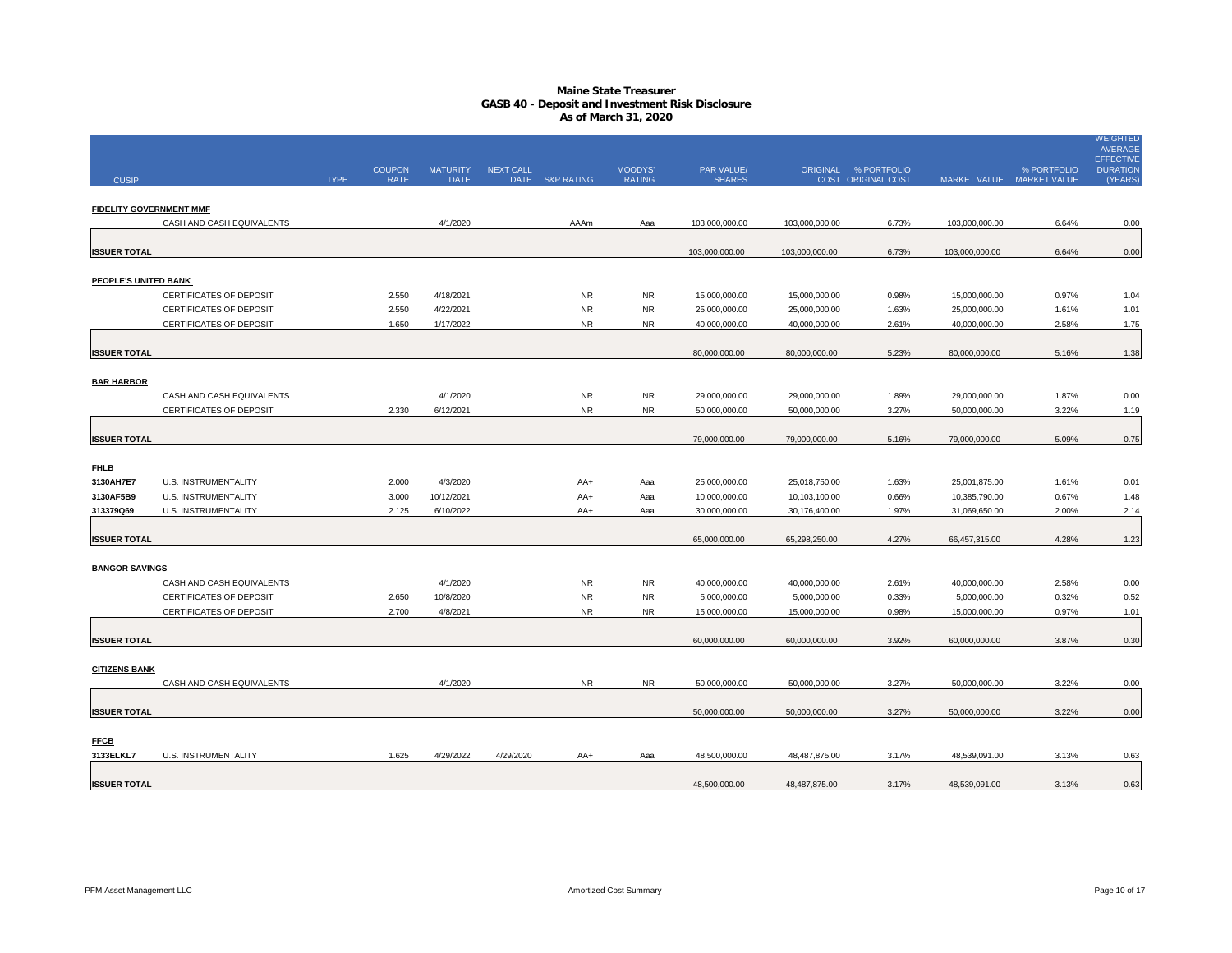## **Maine State Treasurer GASB 40 - Deposit and Investment Risk Disclosure As of March 31, 2020**

|                               |                           |             |               |                 |           |                 |               |                  |                  |                      |                  |                           | WEIGHTED<br><b>AVERAGE</b>          |
|-------------------------------|---------------------------|-------------|---------------|-----------------|-----------|-----------------|---------------|------------------|------------------|----------------------|------------------|---------------------------|-------------------------------------|
|                               |                           |             | <b>COUPON</b> | <b>MATURITY</b> | NEXT CALL |                 | MOODYS'       | PAR VALUE/       |                  | ORIGINAL % PORTFOLIO |                  | % PORTFOLIO               | <b>EFFECTIVE</b><br><b>DURATION</b> |
| <b>CUSIP</b>                  |                           | <b>TYPE</b> | RATE          | <b>DATE</b>     |           | DATE S&P RATING | <b>RATING</b> | <b>SHARES</b>    |                  | COST ORIGINAL COST   |                  | MARKET VALUE MARKET VALUE | (YEARS)                             |
| <b>ANDROSCOGGIN</b>           |                           |             |               |                 |           |                 |               |                  |                  |                      |                  |                           |                                     |
|                               | CASH AND CASH EQUIVALENTS |             |               | 4/1/2020        |           | <b>NR</b>       | <b>NR</b>     | 25,000,000.00    | 25,000,000.00    | 1.63%                | 25,000,000.00    | 1.61%                     | 0.00                                |
|                               |                           |             |               |                 |           |                 |               |                  |                  |                      |                  |                           |                                     |
| <b>ISSUER TOTAL</b>           |                           |             |               |                 |           |                 |               | 25,000,000.00    | 25,000,000.00    | 1.63%                | 25,000,000.00    | 1.61%                     | 0.00                                |
| <b>FIRST NATIONAL</b>         |                           |             |               |                 |           |                 |               |                  |                  |                      |                  |                           |                                     |
|                               | CASH AND CASH EQUIVALENTS |             |               | 4/1/2020        |           |                 |               | 25,000,000.00    | 25,000,000.00    | 1.63%                | 25,000,000.00    | 1.61%                     | 0.00                                |
|                               |                           |             |               |                 |           |                 |               |                  |                  |                      |                  |                           |                                     |
| <b>ISSUER TOTAL</b>           |                           |             |               |                 |           |                 |               | 25,000,000.00    | 25,000,000.00    | 1.63%                | 25,000,000.00    | 1.61%                     | 0.00                                |
| <b>FHLMC</b>                  |                           |             |               |                 |           |                 |               |                  |                  |                      |                  |                           |                                     |
| 3137EAEJ4                     | U.S. INSTRUMENTALITY      |             | 1.625         | 9/29/2020       |           | AA+             | Aaa           | 20,000,000.00    | 19,931,200.00    | 1.30%                | 20,116,400.00    | 1.30%                     | 0.50                                |
| <b>ISSUER TOTAL</b>           |                           |             |               |                 |           |                 |               | 20,000,000.00    | 19,931,200.00    | 1.30%                | 20,116,400.00    | 1.30%                     | 0.50                                |
|                               |                           |             |               |                 |           |                 |               |                  |                  |                      |                  |                           |                                     |
| <b>JOHNSON &amp; JOHNSON</b>  |                           |             |               |                 |           |                 |               |                  |                  |                      |                  |                           |                                     |
| 478160CD4                     | CORPORATE                 |             | 2.250         | 3/3/2022        |           | AAA             | Aaa           | 16,893,000.00    | 16,680,992.85    | 1.09%                | 17,203,814.31    | 1.11%                     | 1.88                                |
| <b>ISSUER TOTAL</b>           |                           |             |               |                 |           |                 |               | 16,893,000.00    | 16,680,992.85    | 1.09%                | 17,203,814.31    | 1.11%                     | 1.88                                |
|                               |                           |             |               |                 |           |                 |               |                  |                  |                      |                  |                           |                                     |
| <b>BATH SAVINGS</b>           |                           |             |               |                 |           |                 |               |                  |                  |                      |                  |                           |                                     |
|                               | CASH AND CASH EQUIVALENTS |             |               | 4/1/2020        |           | <b>NR</b>       | <b>NR</b>     | 14,000,000.00    | 14,000,000.00    | 0.91%                | 14,000,000.00    | 0.90%                     | 0.00                                |
| <b>ISSUER TOTAL</b>           |                           |             |               |                 |           |                 |               | 14,000,000.00    | 14,000,000.00    | 0.91%                | 14,000,000.00    | 0.90%                     | 0.00                                |
|                               |                           |             |               |                 |           |                 |               |                  |                  |                      |                  |                           |                                     |
| <b>MICROSOFT</b><br>594918BW3 | CORPORATE                 |             | 2.400         | 2/6/2022        | 1/6/2022  | AAA             | Aaa           | 10,000,000.00    | 10,156,600.00    | 0.66%                | 10,270,110.00    | 0.66%                     | 1.19                                |
|                               |                           |             |               |                 |           |                 |               |                  |                  |                      |                  |                           |                                     |
| <b>ISSUER TOTAL</b>           |                           |             |               |                 |           |                 |               | 10,000,000.00    | 10,156,600.00    | 0.66%                | 10,270,110.00    | 0.66%                     | 1.19                                |
|                               |                           |             |               |                 |           |                 |               |                  |                  |                      |                  |                           |                                     |
| <b>TD BANK</b>                | CASH AND CASH EQUIVALENTS |             |               | 4/1/2020        |           | <b>NR</b>       | <b>NR</b>     | 10,000,000.00    | 10,000,000.00    | 0.65%                | 10,000,000.00    | 0.64%                     | 0.00                                |
|                               |                           |             |               |                 |           |                 |               |                  |                  |                      |                  |                           |                                     |
| <b>ISSUER TOTAL</b>           |                           |             |               |                 |           |                 |               | 10,000,000.00    | 10,000,000.00    | 0.65%                | 10,000,000.00    | 0.64%                     | 0.00                                |
|                               |                           |             |               |                 |           |                 |               |                  |                  |                      |                  |                           |                                     |
| <b>GRAND TOTAL</b>            |                           |             |               |                 |           |                 |               | 1,527,393,000.00 | 1,530,754,617.87 | 100.00%              | 1,551,685,568.61 | 100.00%                   |                                     |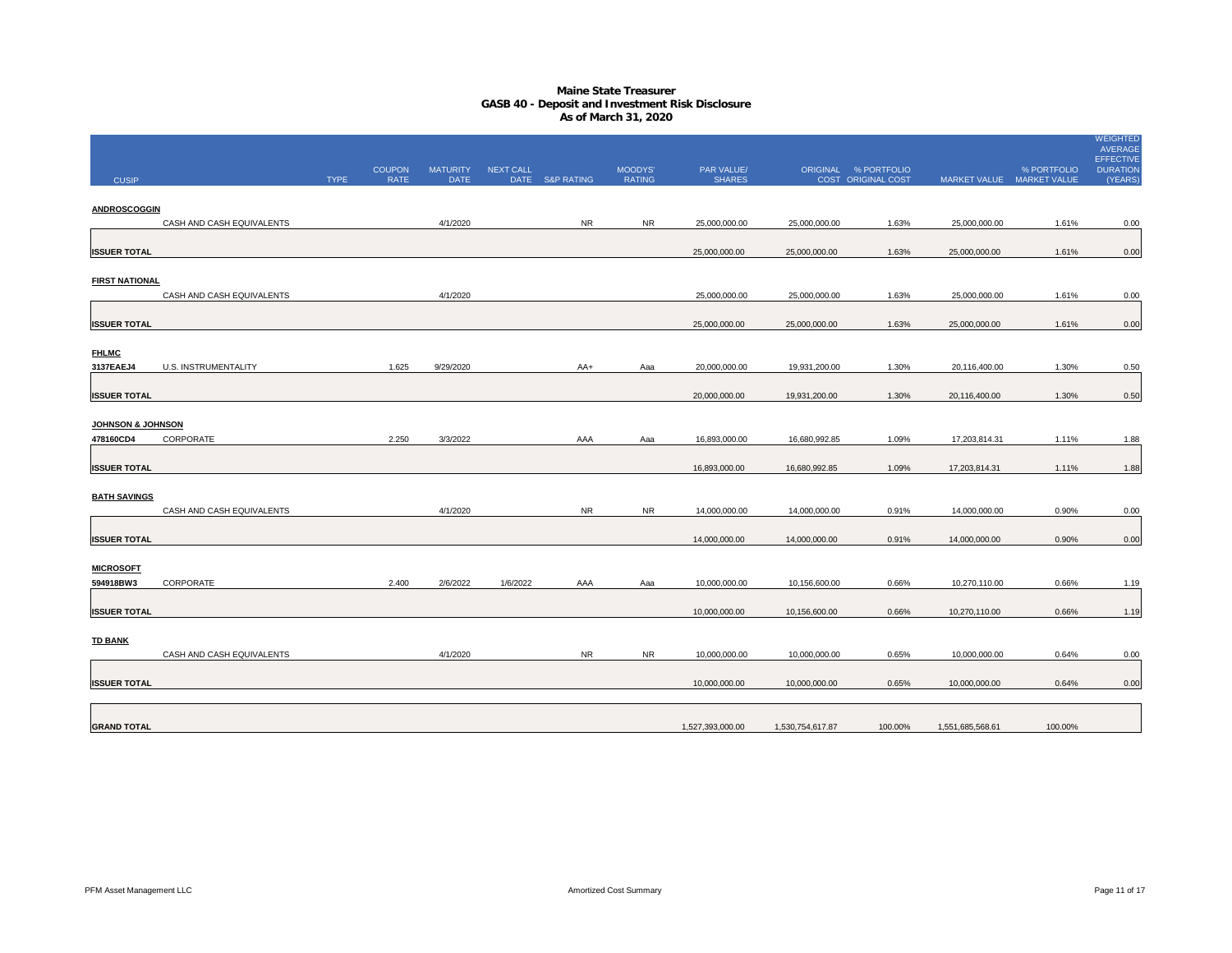## **Maine State Treasurer Securities PurchasedDuring the Month Ended March 31, 2020**

|                             |                         |             |               |                 |                  |                  |                  |                  | <b>ACCRUED</b>   |              |
|-----------------------------|-------------------------|-------------|---------------|-----------------|------------------|------------------|------------------|------------------|------------------|--------------|
|                             |                         |             |               |                 |                  |                  |                  |                  | <b>INTEREST</b>  |              |
| <b>CUSIP</b>                | <b>ISSUER</b>           | <b>DATE</b> | <b>COUPON</b> | <b>MATURITY</b> | <b>CALL DATE</b> | PAR VALUE/SHARES | <b>UNIT COST</b> | <b>PRINCIPAL</b> | <b>PURCHASED</b> | <b>YIELD</b> |
| <b>CASH AND EQUIVALENTS</b> |                         |             |               |                 |                  |                  |                  |                  |                  |              |
|                             | <b>BANGOR SAVINGS</b>   | 3/4/2020    | 0.350 V       |                 |                  | 30,000,000.00    | 100.00           | 30,000,000.00    | 0.00             | 0.350 V      |
|                             | <b>BATH SAVINGS</b>     | 3/4/2020    | 0.410V        |                 |                  | 4.000.000.00     | 100.00           | 4.000.000.00     | 0.00             | 0.410V       |
|                             | <b>BAR HARBOR</b>       | 3/4/2020    | 0.300V        |                 |                  | 34,000,000.00    | 100.00           | 34,000,000.00    | 0.00             | 0.300V       |
|                             | <b>CAMDEN NATIONAL</b>  | 3/4/2020    | 0.250V        |                 |                  | 69,000,000.00    | 100.00           | 69,000,000.00    | 0.00             | 0.250V       |
|                             | <b>FIRST NATIONAL</b>   | 3/4/2020    | 0.300V        |                 |                  | 17,000,000.00    | 100.00           | 17,000,000.00    | 0.00             | 0.300 V      |
|                             | FIDELITY GOVERNMENT MMF | 3/6/2020    | 0.310 V       |                 |                  | 46,000,000.00    | 100.00           | 46,000,000.00    | 0.00             | 0.310 V      |
|                             | FIDELITY GOVERNMENT MMF | 3/11/2020   | 0.310 V       |                 |                  | 13,000,000.00    | 100.00           | 13,000,000.00    | 0.00             | 0.310 V      |
|                             | FIDELITY GOVERNMENT MMF | 3/13/2020   | 0.310 V       |                 |                  | 33,000,000.00    | 100.00           | 33,000,000.00    | 0.00             | 0.310 V      |
|                             | <b>BANGOR SAVINGS</b>   | 3/13/2020   | 0.350 V       |                 |                  | 25.000.000.00    | 100.00           | 25,000,000.00    | 0.00             | 0.350 V      |
|                             | TD BANK                 | 3/13/2020   | 0.300V        |                 |                  | 44,000,000.00    | 100.00           | 44,000,000.00    | 0.00             | 0.300 V      |
|                             | FIDELITY GOVERNMENT MMF | 3/16/2020   | 0.310 V       |                 |                  | 23,000,000.00    | 100.00           | 23,000,000.00    | 0.00             | 0.310 V      |
|                             | <b>FIRST NATIONAL</b>   | 3/17/2020   | 0.300V        |                 |                  | 12,000,000.00    | 100.00           | 12,000,000.00    | 0.00             | 0.300 V      |
|                             | <b>FIRST NATIONAL</b>   | 3/18/2020   | 0.300V        |                 |                  | 5,000,000.00     | 100.00           | 5,000,000.00     | 0.00             | 0.300 V      |
|                             | FIDELITY GOVERNMENT MMF | 3/20/2020   | 0.310 V       |                 |                  | 58,000,000.00    | 100.00           | 58,000,000.00    | 0.00             | 0.310 V      |
|                             | <b>FIRST NATIONAL</b>   | 3/20/2020   | 0.300V        |                 |                  | 8,000,000.00     | 100.00           | 8,000,000.00     | 0.00             | 0.300 V      |
|                             | <b>BAR HARBOR</b>       | 3/23/2020   | 0.300V        |                 |                  | 29,000,000.00    | 100.00           | 29,000,000.00    | 0.00             | 0.300V       |
|                             | TD BANK                 | 3/25/2020   | 0.300V        |                 |                  | 11,000,000.00    | 100.00           | 11,000,000.00    | 0.00             | 0.300 V      |
|                             | TD BANK                 | 3/27/2020   | 0.300V        |                 |                  | 43,000,000.00    | 100.00           | 43,000,000.00    | 0.00             | 0.300 V      |
|                             | <b>CITIZENS BANK</b>    | 3/31/2020   | 0.360 V       |                 |                  | 50,000,000.00    | 100.00           | 50,000,000.00    | 0.00             | 0.360 V      |
|                             |                         |             |               |                 |                  |                  |                  |                  |                  |              |
| <b>TOTAL:</b>               |                         |             |               |                 |                  | 554,000,000.00   |                  | 554.000.000.00   | 0.00             |              |
|                             |                         |             |               |                 |                  |                  |                  |                  |                  |              |
| <b>GRAND TOTAL:</b>         |                         |             |               |                 |                  | 554,000,000.00   |                  | 554.000.000.00   | 0.00             |              |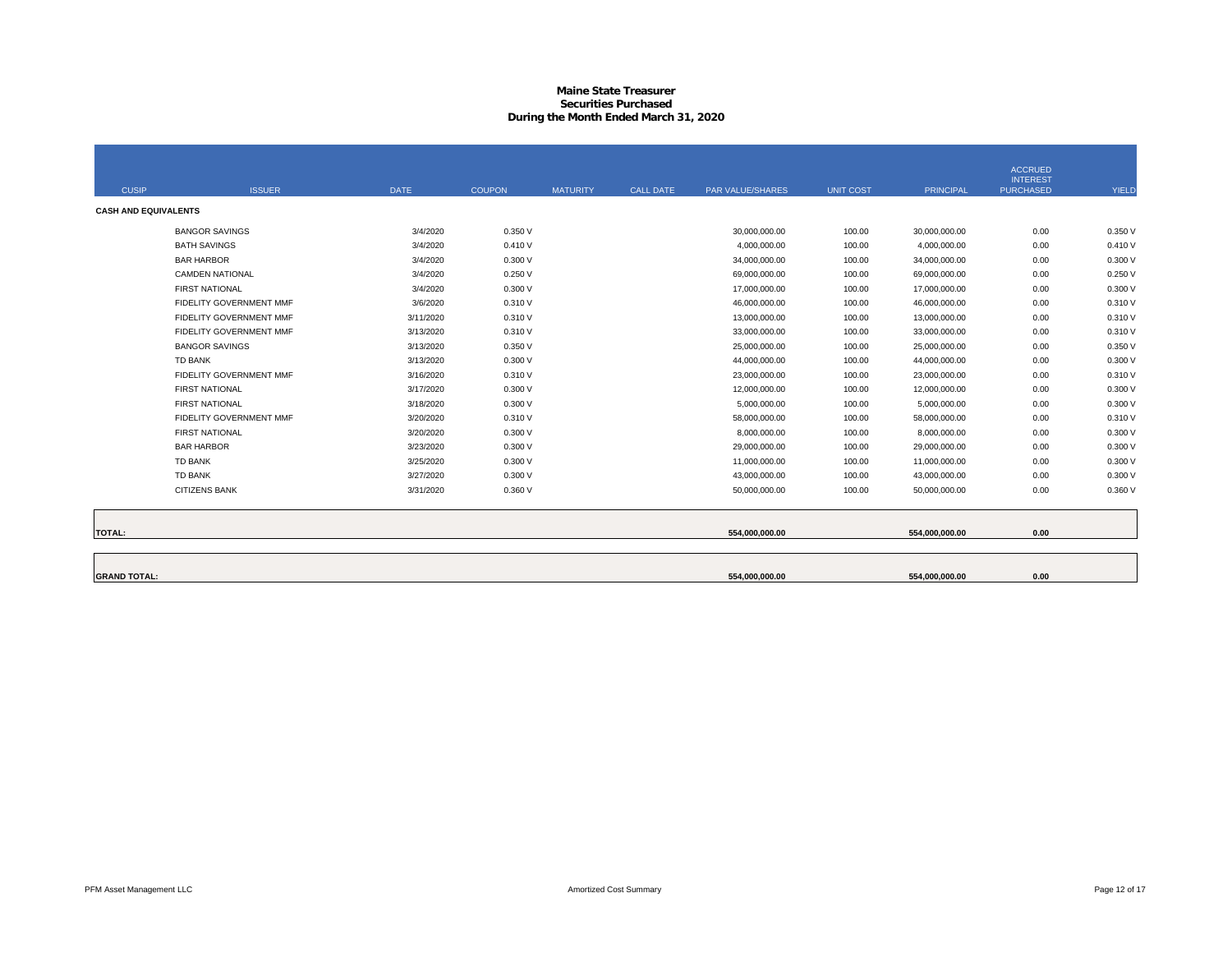## **Maine State Treasurer Securities Sold and MaturedDuring the Month Ended March 31, 2020**

|              |                             |             | <b>MATURITY/</b> |                  |                      | <b>AMORTIZED COST AT</b><br><b>SALE OR MATURITY</b> |              | <b>MARKET VALUE AT</b><br>SALE / SALE OR MATURITY /<br>ACCRETION / MATURITY CHANGE IN MARKET REALIZED GAIN |        | <b>ACCRUED</b><br><b>INTEREST</b> | <b>INTEREST</b> | <b>INTEREST</b> |           |
|--------------|-----------------------------|-------------|------------------|------------------|----------------------|-----------------------------------------------------|--------------|------------------------------------------------------------------------------------------------------------|--------|-----------------------------------|-----------------|-----------------|-----------|
| <b>CUSIP</b> | <b>ISSUER</b>               | <b>DATE</b> | COUPON CALL DATE | PAR VALUE/SHARES | <b>ORIGINAL COST</b> | (AMORT)                                             | <b>PRICE</b> | <b>VALUE</b>                                                                                               | (LOSS) | <b>SOLD</b>                       | <b>RECEIVED</b> | EARNED          | YIELD     |
|              | <b>CASH AND EQUIVALENTS</b> |             |                  |                  |                      |                                                     |              |                                                                                                            |        |                                   |                 |                 |           |
|              | <b>CAMDEN NATIONAL</b>      | 3/2/2020    | 0.250V           | 34,000,000.00    | 34,000,000.00        | 34,000,000.00                                       | 100.00       | 34,000,000.00                                                                                              | 0.00   | 0.00                              | 0.00            | 0.00            | 0.250V    |
|              |                             |             |                  |                  |                      | 0.00                                                |              | 0.00                                                                                                       |        |                                   |                 |                 |           |
|              | <b>FIRST NATIONAL</b>       | 3/2/2020    | 0.300 V          | 7,000,000.00     | 7,000,000.00         | 7,000,000.00                                        | 100.00       | 7,000,000.00                                                                                               | 0.00   | 0.00                              | 0.00            | 0.00            | 0.300V    |
|              |                             |             |                  |                  |                      | 0.00                                                |              | 0.00                                                                                                       |        |                                   |                 |                 |           |
|              | <b>BANGOR SAVINGS</b>       | 3/3/2020    | 0.350 V          | 10,000,000.00    | 10,000,000.00        | 10,000,000.00                                       | 100.00       | 10,000,000.00                                                                                              | 0.00   | 0.00                              | 0.00            | 0.00            | 0.350 V   |
|              |                             |             |                  |                  |                      | 0.00                                                |              | 0.00                                                                                                       |        |                                   |                 |                 |           |
|              | <b>BATH SAVINGS</b>         | 3/3/2020    | 0.410V           | 4,000,000.00     | 4,000,000.00         | 4,000,000.00                                        | 100.00       | 4,000,000.00                                                                                               | 0.00   | 0.00                              | 0.00            | 0.00            | 0.410V    |
|              |                             |             |                  |                  |                      | 0.00                                                |              | 0.00                                                                                                       |        |                                   |                 |                 |           |
|              | <b>BAR HARBOR</b>           | 3/3/2020    | 0.300 V          | 10,000,000.00    | 10,000,000.00        | 10,000,000.00                                       | 100.00       | 10,000,000.00                                                                                              | 0.00   | 0.00                              | 0.00            | 0.00            | 0.300V    |
|              |                             |             |                  |                  |                      | 0.00                                                |              | 0.00                                                                                                       |        |                                   |                 |                 |           |
|              | <b>FIRST NATIONAL</b>       | 3/3/2020    | 0.300 V          | 10,000,000.00    | 10,000,000.00        | 10,000,000.00                                       | 100.00       | 10,000,000.00                                                                                              | 0.00   | 0.00                              | 0.00            | 0.00            | 0.300V    |
|              |                             |             |                  |                  |                      | 0.00                                                |              | 0.00                                                                                                       |        |                                   |                 |                 |           |
|              | <b>MACHIAS SAVINGS</b>      | 3/3/2020    | 1.650 V          | 3,000,000.00     | 3,000,000.00         | 3,000,000.00<br>0.00                                | 100.00       | 3,000,000.00<br>0.00                                                                                       | 0.00   | 0.00                              | 0.00            | 0.00            | 1.650 V   |
|              | <b>MACHIAS SAVINGS</b>      | 3/4/2020    | 1.650 V          | 7.000.000.00     | 7,000,000.00         | 7,000,000.00                                        | 100.00       | 7,000,000.00                                                                                               | 0.00   | 0.00                              | 0.00            | 0.00            | 1.650 $V$ |
|              |                             |             |                  |                  |                      | 0.00                                                |              | 0.00                                                                                                       |        |                                   |                 |                 |           |
|              | TD BANK                     | 3/4/2020    | 0.300 V          | 124,000,000.00   | 124,000,000.00       | 124,000,000.00                                      | 100.00       | 124,000,000.00                                                                                             | 0.00   | 0.00                              | 0.00            | 0.00            | 0.300V    |
|              |                             |             |                  |                  |                      | 0.00                                                |              | 0.00                                                                                                       |        |                                   |                 |                 |           |
|              | <b>BAR HARBOR</b>           | 3/5/2020    | 0.300 V          | 1,000,000.00     | 1,000,000.00         | 1,000,000.00                                        | 100.00       | 1,000,000.00                                                                                               | 0.00   | 0.00                              | 0.00            | 0.00            | 0.300V    |
|              |                             |             |                  |                  |                      | 0.00                                                |              | 0.00                                                                                                       |        |                                   |                 |                 |           |
|              | <b>CAMDEN NATIONAL</b>      | 3/5/2020    | 0.250V           | 39,000,000.00    | 39,000,000.00        | 39,000,000.00                                       | 100.00       | 39,000,000.00                                                                                              | 0.00   | 0.00                              | 0.00            | 0.00            | 0.250V    |
|              |                             |             |                  |                  |                      | 0.00                                                |              | 0.00                                                                                                       |        |                                   |                 |                 |           |
|              | <b>BAR HARBOR</b>           | 3/9/2020    | 0.300 V          | 16,000,000.00    | 16,000,000.00        | 16,000,000.00                                       | 100.00       | 16,000,000.00                                                                                              | 0.00   | 0.00                              | 0.00            | 0.00            | 0.300V    |
|              |                             |             |                  |                  |                      | 0.00                                                |              | 0.00                                                                                                       |        |                                   |                 |                 |           |
|              | FIDELITY GOVERNMENT MMF     | 3/10/2020   | 0.310 V          | 8,000,000.00     | 8,000,000.00         | 8,000,000.00                                        | 100.00       | 8,000,000.00                                                                                               | 0.00   | 0.00                              | 0.00            | 0.00            | 0.310 V   |
|              |                             |             |                  |                  |                      | 0.00                                                |              | 0.00                                                                                                       |        |                                   |                 |                 |           |
|              | <b>CAMDEN NATIONAL</b>      | 3/10/2020   | 0.250V           | 11.000.000.00    | 11.000.000.00        | 11,000,000.00                                       | 100.00       | 11,000,000.00                                                                                              | 0.00   | 0.00                              | 0.00            | 0.00            | 0.250V    |
|              | <b>BANGOR SAVINGS</b>       | 3/12/2020   | 0.350 V          | 25,000,000.00    | 25,000,000.00        | 0.00<br>25,000,000.00                               | 100.00       | 0.00<br>25,000,000.00                                                                                      | 0.00   | 0.00                              | 0.00            | 0.00            | 0.350 V   |
|              |                             |             |                  |                  |                      | 0.00                                                |              | 0.00                                                                                                       |        |                                   |                 |                 |           |
|              | <b>BAR HARBOR</b>           | 3/12/2020   | 0.300 V          | 27,000,000.00    | 27,000,000.00        | 27,000,000.00                                       | 100.00       | 27,000,000.00                                                                                              | 0.00   | 0.00                              | 0.00            | 0.00            | 0.300V    |
|              |                             |             |                  |                  |                      | 0.00                                                |              | 0.00                                                                                                       |        |                                   |                 |                 |           |
|              | <b>CAMDEN NATIONAL</b>      | 3/12/2020   | 0.250V           | 19,000,000.00    | 19,000,000.00        | 19,000,000.00                                       | 100.00       | 19,000,000.00                                                                                              | 0.00   | 0.00                              | 0.00            | 0.00            | 0.250V    |
|              |                             |             |                  |                  |                      | 0.00                                                |              | 0.00                                                                                                       |        |                                   |                 |                 |           |
|              | <b>FIRST NATIONAL</b>       | 3/12/2020   | 0.300 V          | 25,000,000.00    | 25,000,000.00        | 25,000,000.00                                       | 100.00       | 25,000,000.00                                                                                              | 0.00   | 0.00                              | 0.00            | 0.00            | 0.300 V   |
|              |                             |             |                  |                  |                      | 0.00                                                |              | 0.00                                                                                                       |        |                                   |                 |                 |           |
|              | TD BANK                     | 3/19/2020   | 0.300 V          | 74,000,000.00    | 74,000,000.00        | 74,000,000.00                                       | 100.00       | 74,000,000.00                                                                                              | 0.00   | 0.00                              | 0.00            | 0.00            | 0.300V    |
|              |                             |             |                  |                  |                      | 0.00                                                |              | 0.00                                                                                                       |        |                                   |                 |                 |           |
|              | <b>CITIZENS BANK</b>        | 3/23/2020   | 0.360 V          | 34,000,000.00    | 34,000,000.00        | 34,000,000.00                                       | 100.00       | 34,000,000.00                                                                                              | 0.00   | 0.00                              | 0.00            | 0.00            | 0.360 V   |
|              |                             |             |                  |                  |                      | 0.00                                                |              | 0.00                                                                                                       |        |                                   |                 |                 |           |
|              | <b>CITIZENS BANK</b>        | 3/24/2020   | 0.360V           | 29,000,000.00    | 29,000,000.00        | 29,000,000.00                                       | 100.00       | 29,000,000.00                                                                                              | 0.00   | 0.00                              | 0.00            | 0.00            | 0.360 V   |
|              |                             |             |                  |                  |                      | 0.00                                                |              | 0.00                                                                                                       |        |                                   |                 |                 |           |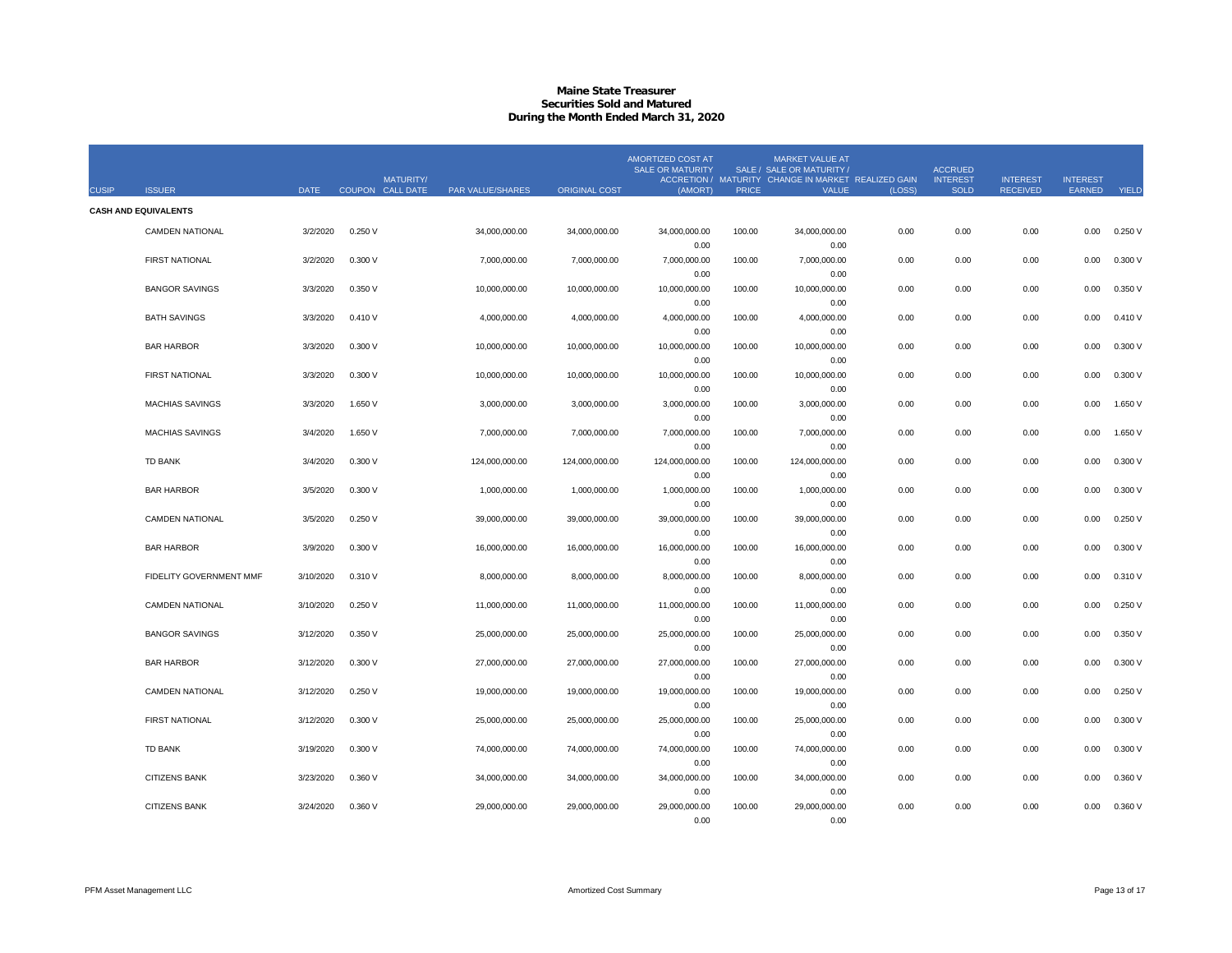## **Maine State Treasurer Securities Sold and MaturedDuring the Month Ended March 31, 2020**

|                        |                                  |             | <b>MATURITY/</b>   |                      |                      | AMORTIZED COST AT<br><b>SALE OR MATURITY</b> |              | MARKET VALUE AT<br>SALE / SALE OR MATURITY /<br>ACCRETION / MATURITY CHANGE IN MARKET REALIZED GAIN |            | <b>ACCRUED</b><br><b>INTEREST</b> | <b>INTEREST</b> | <b>INTEREST</b> |              |
|------------------------|----------------------------------|-------------|--------------------|----------------------|----------------------|----------------------------------------------|--------------|-----------------------------------------------------------------------------------------------------|------------|-----------------------------------|-----------------|-----------------|--------------|
| <b>CUSIP</b>           | <b>ISSUER</b>                    | <b>DATE</b> | COUPON CALL DATE   | PAR VALUE/SHARES     | <b>ORIGINAL COST</b> | (AMORT)                                      | <b>PRICE</b> | <b>VALUE</b>                                                                                        | (LOSS)     | <b>SOLD</b>                       | <b>RECEIVED</b> | EARNED          | <b>YIELD</b> |
|                        | FIDELITY GOVERNMENT MMF          | 3/26/2020   | 0.310 V            | 62,000,000.00        | 62,000,000.00        | 62,000,000.00                                | 100.00       | 62,000,000.00                                                                                       | 0.00       | 0.00                              | 0.00            | 0.00            | 0.310 V      |
|                        |                                  |             |                    |                      |                      | 0.00                                         |              | 0.00                                                                                                |            |                                   |                 |                 |              |
|                        | <b>CITIZENS BANK</b>             | 3/26/2020   | 0.360 V            | 37,000,000.00        | 37,000,000.00        | 37,000,000.00                                | 100.00       | 37,000,000.00                                                                                       | 0.00       | 0.00                              | 0.00            | 0.00            | 0.360V       |
|                        |                                  |             |                    |                      |                      | 0.00                                         |              | 0.00                                                                                                |            |                                   |                 |                 |              |
|                        | TD BANK                          | 3/31/2020   | 0.300V             | 66,000,000.00        | 66,000,000.00        | 66,000,000.00                                | 100.00       | 66,000,000.00                                                                                       | 0.00       | 0.00                              | 0.00            | 0.00            | 0.300V       |
|                        |                                  |             |                    |                      |                      | 0.00                                         |              | 0.00                                                                                                |            |                                   |                 |                 |              |
|                        |                                  |             |                    | 682,000,000.00       | 682,000,000.00       | 682,000,000.00                               |              | 682,000,000.00                                                                                      | 0.00       | 0.00                              | 0.00            | 0.00            |              |
| <b>TOTAL:</b>          |                                  |             |                    |                      |                      | 0.00                                         |              | 0.00                                                                                                |            |                                   |                 |                 |              |
| <b>U.S. TREASURIES</b> |                                  |             |                    |                      |                      |                                              |              |                                                                                                     |            |                                   |                 |                 |              |
| 9128283G3              | <b>US TREASURY</b>               | 3/30/2020   | 1.750 11/15/2020   | 10,000,000.00        | 9,897,656.25         | 9,958,524.80                                 | 101.05       | 10,104,687.50                                                                                       | 146.162.70 | 0.00                              | 65.384.62       | 13.942.31       |              |
|                        |                                  |             |                    |                      |                      | 5,224.80                                     |              | 62,499.50                                                                                           |            |                                   |                 |                 |              |
|                        |                                  |             |                    | 10,000,000.00        | 9,897,656.25         | 9,958,524.80                                 |              | 10,104,687.50                                                                                       | 146,162.70 | 0.00                              | 65,384.62       | 13,942.31       |              |
| <b>TOTAL:</b>          |                                  |             |                    |                      |                      | 5.224.80                                     |              | 62.499.50                                                                                           |            |                                   |                 |                 |              |
|                        | <b>FEDERAL AGENCY SECURITIES</b> |             |                    |                      |                      |                                              |              |                                                                                                     |            |                                   |                 |                 |              |
| 3130ADUJ9 FHLB         |                                  | 3/30/2020   | 2.375<br>3/30/2020 | 30,000,000.00        | 29,793,900.00        | 30,000,000.00<br>12,033.90                   | 100.00       | 30,000,000.00<br>(17.790.00)                                                                        | 0.00       | 0.00                              | 356,250.00      | 57,395.83       |              |
| <b>TOTAL:</b>          |                                  |             |                    | 30,000,000.00        | 29,793,900.00        | 30,000,000.00<br>12,033.90                   |              | 30,000,000.00<br>(17,790.00)                                                                        | 0.00       | 0.00                              | 356,250.00      | 57,395.83       |              |
| <b>GRAND TOTAL:</b>    |                                  |             |                    | s.<br>722.000.000.00 | 721,691,556.25       | 721,958,524.80<br>17.258.70                  |              | 722,104,687.50<br>44.709.50                                                                         | 146.162.70 | 0.00                              | 421.634.62      | 71,338.14       |              |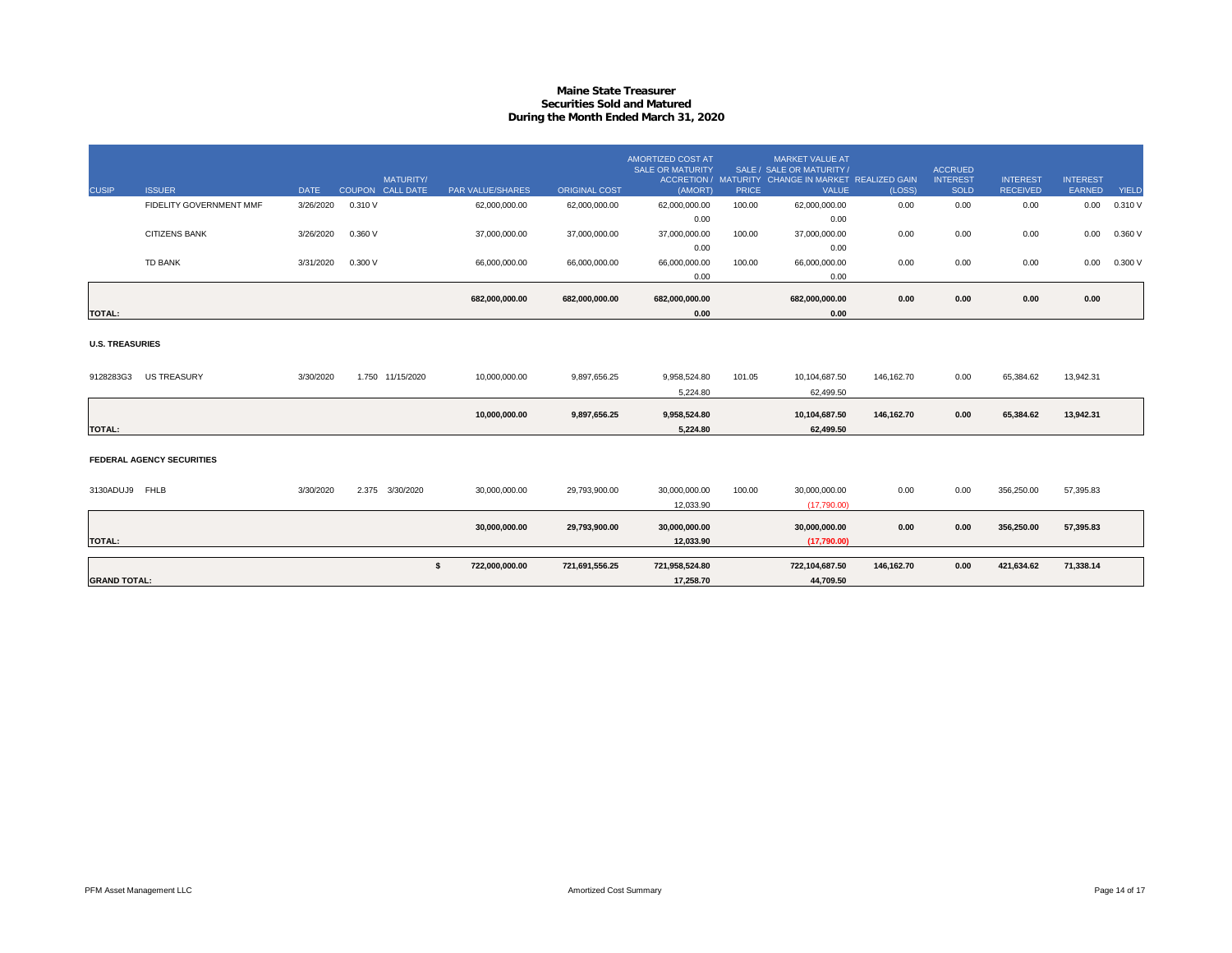#### **Maine State Treasurer Transaction Report For the Month Ended March 31, 2020**

| <b>DATE</b> | <b>CUSIP</b> | <b>TRANSACTION</b> | <b>SECURITY TYPE</b> | <b>DESCRIPTION</b>      | <b>MATURITY</b> | PAR VALUE/SHARES | <b>PRINCIPAL</b> | <b>INTEREST</b> | <b>TRANSACTION TOTAL</b> | <b>BALANCE</b>    |
|-------------|--------------|--------------------|----------------------|-------------------------|-----------------|------------------|------------------|-----------------|--------------------------|-------------------|
|             |              |                    |                      |                         |                 |                  |                  |                 |                          |                   |
| 3/2/2020    |              | <b>INTEREST</b>    | <b>CASH EQUIV</b>    | FIDELITY GOVERNMENT MMF |                 | 0.00             | 0.00             | 3,681.97        | 3,681.97                 | 3,681.97          |
|             |              | <b>INTEREST</b>    | <b>CASH EQUIV</b>    | ANDROSCOGGIN            |                 | 0.00             | 0.00             | 31,208.64       | 31,208.64                | 34,890.61         |
|             |              | <b>INTEREST</b>    | <b>CASH EQUIV</b>    | <b>BANGOR SAVINGS</b>   |                 | 0.00             | 0.00             | 45,983.61       | 45,983.61                | 80,874.22         |
|             |              | <b>INTEREST</b>    | <b>CASH EQUIV</b>    | <b>BATH SAVINGS</b>     |                 | 0.00             | 0.00             | 17,722.32       | 17,722.32                | 98,596.54         |
|             |              | <b>INTEREST</b>    | <b>CASH EQUIV</b>    | <b>BAR HARBOR</b>       |                 | 0.00             | 0.00             | 52,300.64       | 52,300.64                | 150,897.18        |
|             |              | <b>INTEREST</b>    | <b>CASH EQUIV</b>    | <b>CAMDEN NATIONAL</b>  |                 | 0.00             | 0.00             | 75,608.66       | 75,608.66                | 226,505.84        |
|             |              | <b>SELL</b>        | <b>CASH EQUIV</b>    | <b>CAMDEN NATIONAL</b>  |                 | 34,000,000.00    | 34,000,000.00    | 0.00            | 34,000,000.00            | 34,226,505.84     |
|             |              | <b>INTEREST</b>    | <b>CASH EQUIV</b>    | CITIZENS BANK           |                 | 0.00             | 0.00             | 131,538.10      | 131,538.10               | 34,358,043.94     |
|             |              | <b>INTEREST</b>    | <b>CASH EQUIV</b>    | <b>FIRST NATIONAL</b>   |                 | 0.00             | 0.00             | 32,236.75       | 32,236.75                | 34,390,280.69     |
|             |              | <b>SELL</b>        | <b>CASH EQUIV</b>    | <b>FIRST NATIONAL</b>   |                 | 7,000,000.00     | 7,000,000.00     | 0.00            | 7,000,000.00             | 41,390,280.69     |
|             |              | <b>INTEREST</b>    | <b>CASH EQUIV</b>    | <b>MACHIAS SAVINGS</b>  |                 | 0.00             | 0.00             | 12,665.88       | 12,665.88                | 41,402,946.57     |
|             |              | <b>INTEREST</b>    | <b>CASH EQUIV</b>    | <b>TD BANK</b>          |                 | 0.00             | 0.00             | 215,593.03      | 215,593.03               | 41,618,539.60     |
| 3/3/2020    | 478160CD4    | <b>INTEREST</b>    | CORP                 | JOHNSON & JOHNSON       | 3/3/2022        | 0.00             | 0.00             | 190,046.25      | 190,046.25               | 41,808,585.85     |
|             |              | SELL               | <b>CASH EQUIV</b>    | <b>BANGOR SAVINGS</b>   |                 | 10,000,000.00    | 10,000,000.00    | 0.00            | 10,000,000.00            | 51,808,585.85     |
|             |              | SELL               | <b>CASH EQUIV</b>    | <b>BATH SAVINGS</b>     |                 | 4,000,000.00     | 4,000,000.00     | 0.00            | 4,000,000.00             | 55.808.585.85     |
|             |              | <b>SELL</b>        | <b>CASH EQUIV</b>    | <b>BAR HARBOR</b>       |                 | 10,000,000.00    | 10,000,000.00    | 0.00            | 10,000,000.00            | 65,808,585.85     |
|             |              | SELL               | <b>CASH EQUIV</b>    | <b>FIRST NATIONAL</b>   |                 | 10,000,000.00    | 10,000,000.00    | 0.00            | 10,000,000.00            | 75,808,585.85     |
|             |              | <b>SELL</b>        | <b>CASH EQUIV</b>    | <b>MACHIAS SAVINGS</b>  |                 | 3,000,000.00     | 3,000,000.00     | 0.00            | 3,000,000.00             | 78,808,585.85     |
| 3/4/2020    |              | <b>BUY</b>         | <b>CASH EQUIV</b>    | <b>BANGOR SAVINGS</b>   |                 | 30,000,000.00    | 30,000,000.00    | 0.00            | (30,000,000.00)          | 48,808,585.85     |
|             |              | <b>BUY</b>         | <b>CASH EQUIV</b>    | <b>BATH SAVINGS</b>     |                 | 4,000,000.00     | 4,000,000.00     | 0.00            | (4,000,000.00)           | 44,808,585.85     |
|             |              | <b>BUY</b>         | <b>CASH EQUIV</b>    | <b>BAR HARBOR</b>       |                 | 34,000,000.00    | 34,000,000.00    | 0.00            | (34,000,000.00)          | 10,808,585.85     |
|             |              | <b>BUY</b>         | <b>CASH EQUIV</b>    | <b>CAMDEN NATIONAL</b>  |                 | 69,000,000.00    | 69,000,000.00    | 0.00            | (69,000,000.00)          | (58, 191, 414.15) |
|             |              | <b>BUY</b>         | <b>CASH EQUIV</b>    | <b>FIRST NATIONAL</b>   |                 | 17,000,000.00    | 17,000,000.00    | 0.00            | (17,000,000.00)          | (75, 191, 414.15) |
|             |              | <b>SELL</b>        | <b>CASH EQUIV</b>    | <b>MACHIAS SAVINGS</b>  |                 | 7,000,000.00     | 7,000,000.00     | 0.00            | 7,000,000.00             | (68, 191, 414.15) |
|             |              | <b>SELL</b>        | <b>CASH EQUIV</b>    | <b>TD BANK</b>          |                 | 124,000,000.00   | 124,000,000.00   | 0.00            | 124,000,000.00           | 55,808,585.85     |
| 3/5/2020    |              | SELL               | <b>CASH EQUIV</b>    | <b>BAR HARBOR</b>       |                 | 1,000,000.00     | 1,000,000.00     | 0.00            | 1,000,000.00             | 56,808,585.85     |
|             |              | <b>SELL</b>        | <b>CASH EQUIV</b>    | <b>CAMDEN NATIONAL</b>  |                 | 39,000,000.00    | 39,000,000.00    | 0.00            | 39,000,000.00            | 95,808,585.85     |
| 3/6/2020    | 3135G0W33    | <b>INTEREST</b>    | <b>INSTR</b>         | <b>FNMA</b>             | 9/6/2022        | 0.00             | 0.00             | 171,875.00      | 171,875.00               | 95.980.460.85     |
|             | 3135G0W33    | <b>INTEREST</b>    | <b>INSTR</b>         | <b>FNMA</b>             | 9/6/2022        | 0.00             | 0.00             | 68,750.00       | 68,750.00                | 96,049,210.85     |
|             |              | <b>BUY</b>         | <b>CASH EQUIV</b>    | FIDELITY GOVERNMENT MMF |                 | 46,000,000.00    | 46,000,000.00    | 0.00            | (46,000,000.00)          | 50.049.210.85     |
| 3/9/2020    |              | <b>SELL</b>        | <b>CASH EQUIV</b>    | <b>BAR HARBOR</b>       |                 | 16,000,000.00    | 16,000,000.00    | 0.00            | 16,000,000.00            | 66,049,210.85     |
| 3/10/2020   |              | SELL               | <b>CASH EQUIV</b>    | FIDELITY GOVERNMENT MMF |                 | 8,000,000.00     | 8,000,000.00     | 0.00            | 8,000,000.00             | 74,049,210.85     |
|             |              | <b>SELL</b>        | <b>CASH EQUIV</b>    | <b>CAMDEN NATIONAL</b>  |                 | 11,000,000.00    | 11,000,000.00    | 0.00            | 11,000,000.00            | 85,049,210.85     |
| 3/11/2020   |              | <b>BUY</b>         | <b>CASH EQUIV</b>    | FIDELITY GOVERNMENT MMF |                 | 13,000,000.00    | 13,000,000.00    | 0.00            | (13,000,000.00)          | 72,049,210.85     |
| 3/12/2020   |              | <b>SELL</b>        | <b>CASH EQUIV</b>    | <b>BANGOR SAVINGS</b>   |                 | 25,000,000.00    | 25,000,000.00    | 0.00            | 25,000,000.00            | 97,049,210.85     |
|             |              | <b>SELL</b>        | <b>CASH EQUIV</b>    | <b>BAR HARBOR</b>       |                 | 27,000,000.00    | 27,000,000.00    | 0.00            | 27,000,000.00            | 124,049,210.85    |
|             |              | SELL               | <b>CASH EQUIV</b>    | <b>CAMDEN NATIONAL</b>  |                 | 19,000,000.00    | 19,000,000.00    | 0.00            | 19,000,000.00            | 143,049,210.85    |
|             |              | SELL               | <b>CASH EQUIV</b>    | <b>FIRST NATIONAL</b>   |                 | 25,000,000.00    | 25,000,000.00    | 0.00            | 25,000,000.00            | 168,049,210.85    |
| 3/13/2020   |              | <b>BUY</b>         | <b>CASH EQUIV</b>    | FIDELITY GOVERNMENT MMF |                 | 33,000,000.00    | 33,000,000.00    | 0.00            | (33,000,000.00)          | 135,049,210.85    |
|             |              | <b>BUY</b>         | <b>CASH EQUIV</b>    | <b>BANGOR SAVINGS</b>   |                 | 25,000,000.00    | 25,000,000.00    | 0.00            | (25,000,000.00)          | 110,049,210.85    |
|             |              | <b>BUY</b>         | <b>CASH EQUIV</b>    | <b>TD BANK</b>          |                 | 44,000,000.00    | 44,000,000.00    | 0.00            | (44,000,000.00)          | 66.049.210.85     |
| 3/16/2020   |              | <b>BUY</b>         | <b>CASH EQUIV</b>    | FIDELITY GOVERNMENT MMF |                 | 23,000,000.00    | 23,000,000.00    | 0.00            | (23,000,000.00)          | 43,049,210.85     |
| 3/17/2020   |              | <b>BUY</b>         | <b>CASH EQUIV</b>    | FIRST NATIONAL          |                 | 12,000,000.00    | 12,000,000.00    | 0.00            | (12,000,000.00)          | 31,049,210.85     |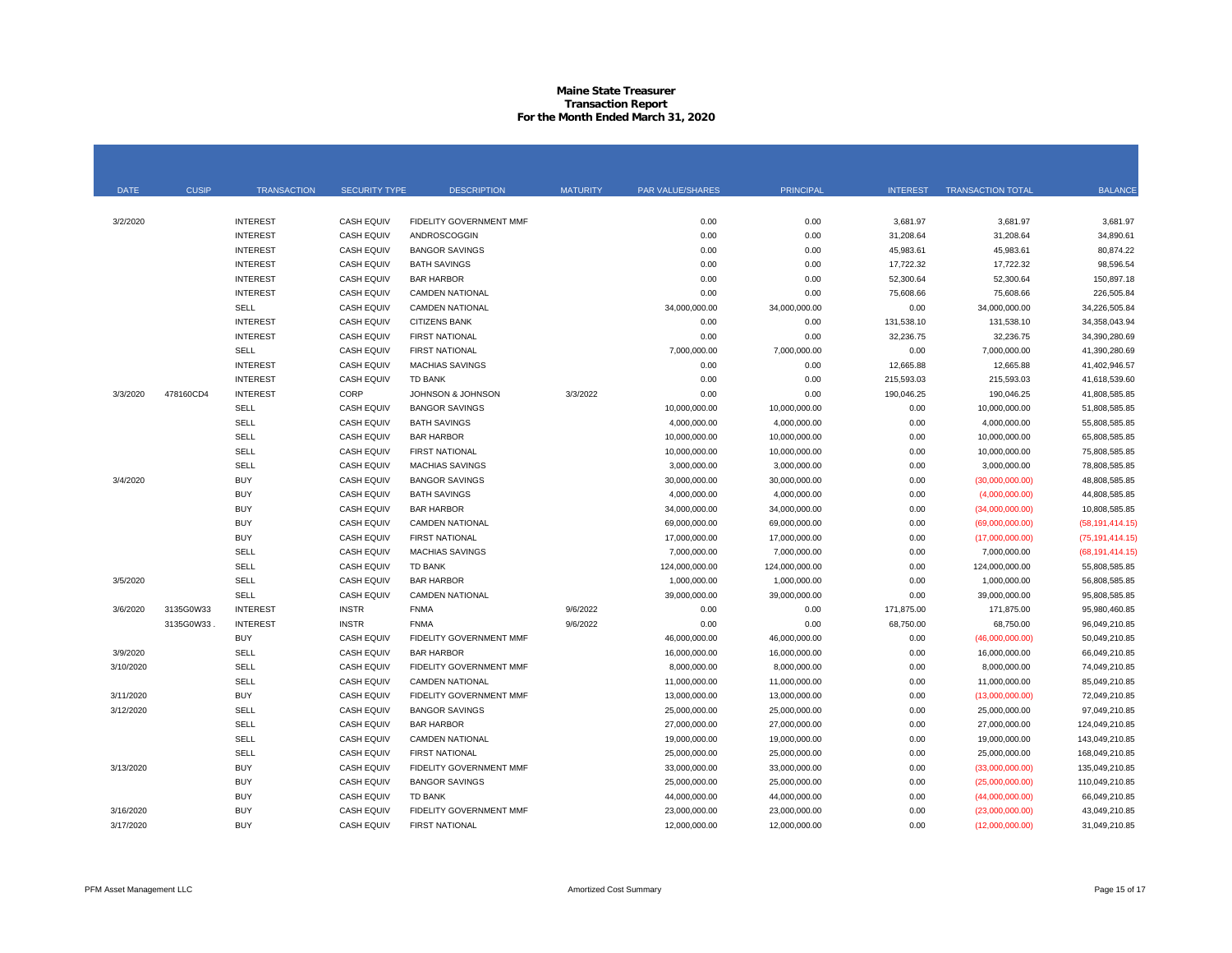#### **Maine State Treasurer Transaction Report For the Month Ended March 31, 2020**

| <b>DATE</b> | <b>CUSIP</b> | <b>TRANSACTION</b> | <b>SECURITY TYPE</b> | <b>DESCRIPTION</b>             | <b>MATURITY</b> | PAR VALUE/SHARES | PRINCIPAL     | <b>INTEREST</b> | <b>TRANSACTION TOTAL</b> | <b>BALANCE</b> |
|-------------|--------------|--------------------|----------------------|--------------------------------|-----------------|------------------|---------------|-----------------|--------------------------|----------------|
|             |              |                    |                      |                                |                 |                  |               |                 |                          |                |
| 3/18/2020   |              | <b>BUY</b>         | <b>CASH EQUIV</b>    | <b>FIRST NATIONAL</b>          |                 | 5,000,000.00     | 5,000,000.00  | 0.00            | (5,000,000.00)           | 26,049,210.85  |
| 3/19/2020   |              | SELL               | <b>CASH EQUIV</b>    | <b>TD BANK</b>                 |                 | 74,000,000.00    | 74,000,000.00 | 0.00            | 74,000,000.00            | 100,049,210.85 |
| 3/20/2020   |              | <b>BUY</b>         | <b>CASH EQUIV</b>    | <b>FIDELITY GOVERNMENT MMF</b> |                 | 58,000,000.00    | 58,000,000.00 | 0.00            | (58,000,000.00)          | 42,049,210.85  |
|             |              | <b>BUY</b>         | <b>CASH EQUIV</b>    | <b>FIRST NATIONAL</b>          |                 | 8,000,000.00     | 8,000,000.00  | 0.00            | (8,000,000.00)           | 34,049,210.85  |
| 3/23/2020   |              | <b>BUY</b>         | <b>CASH EQUIV</b>    | <b>BAR HARBOR</b>              |                 | 29,000,000.00    | 29,000,000.00 | 0.00            | (29,000,000.00)          | 5,049,210.85   |
|             |              | SELL               | <b>CASH EQUIV</b>    | <b>CITIZENS BANK</b>           |                 | 34,000,000.00    | 34,000,000.00 | 0.00            | 34,000,000.00            | 39,049,210.85  |
| 3/24/2020   |              | SELL               | <b>CASH EQUIV</b>    | <b>CITIZENS BANK</b>           |                 | 29,000,000.00    | 29,000,000.00 | 0.00            | 29,000,000.00            | 68,049,210.85  |
| 3/25/2020   |              | <b>BUY</b>         | <b>CASH EQUIV</b>    | <b>TD BANK</b>                 |                 | 11,000,000.00    | 11,000,000.00 | 0.00            | (11,000,000.00)          | 57,049,210.85  |
| 3/26/2020   |              | SELL               | <b>CASH EQUIV</b>    | <b>FIDELITY GOVERNMENT MMF</b> |                 | 62,000,000.00    | 62,000,000.00 | 0.00            | 62,000,000.00            | 119,049,210.85 |
|             |              | SELL               | <b>CASH EQUIV</b>    | <b>CITIZENS BANK</b>           |                 | 37,000,000.00    | 37,000,000.00 | 0.00            | 37,000,000.00            | 156.049.210.85 |
| 3/27/2020   |              | <b>BUY</b>         | <b>CASH EQUIV</b>    | <b>TD BANK</b>                 |                 | 43,000,000.00    | 43,000,000.00 | 0.00            | (43,000,000.00)          | 113,049,210.85 |
| 3/29/2020   | 3137EAEJ4    | <b>INTEREST</b>    | <b>INSTR</b>         | <b>FHLMC</b>                   | 9/29/2020       | 0.00             | 0.00          | 162,500.00      | 162,500.00               | 113,211,710.85 |
| 3/30/2020   | 3130ADUJ9    | <b>MATURITY</b>    | <b>INSTR</b>         | <b>FHLB</b>                    | 3/30/2020       | 30,000,000.00    | 30,000,000.00 | 356,250.00      | 30,356,250.00            | 143,567,960.85 |
|             | 9128283G3    | SELL               | <b>UST</b>           | <b>US TREASURY</b>             | 11/15/2020      | 10,104,687.50    | 10,104,687.50 | 65.384.62       | 10,170,072.12            | 153,738,032.97 |
| 3/31/2020   | 912828W89    | <b>INTEREST</b>    | <b>UST</b>           | <b>US TREASURY</b>             | 3/31/2022       | 0.00             | 0.00          | 375,000.00      | 375,000.00               | 154,113,032.97 |
|             |              | <b>BUY</b>         | <b>CASH EQUIV</b>    | <b>CITIZENS BANK</b>           |                 | 50,000,000.00    | 50,000,000.00 | 0.00            | (50,000,000.00)          | 104,113,032.97 |
|             |              | <b>INTEREST</b>    | <b>CASH EQUIV</b>    | <b>MISC INCOME</b>             |                 | 0.00             | 0.00          | 3.04            | 3.04                     | 104,113,036.01 |
|             |              | SELL               | <b>CASH EQUIV</b>    | <b>TD BANK</b>                 |                 | 66,000,000.00    | 66,000,000.00 | 0.00            | 66,000,000.00            | 170,113,036.01 |
|             |              |                    |                      |                                |                 |                  |               |                 |                          |                |

**Net Contributions**

**Net Withdrawals**

**170,113,036.01**

**-**